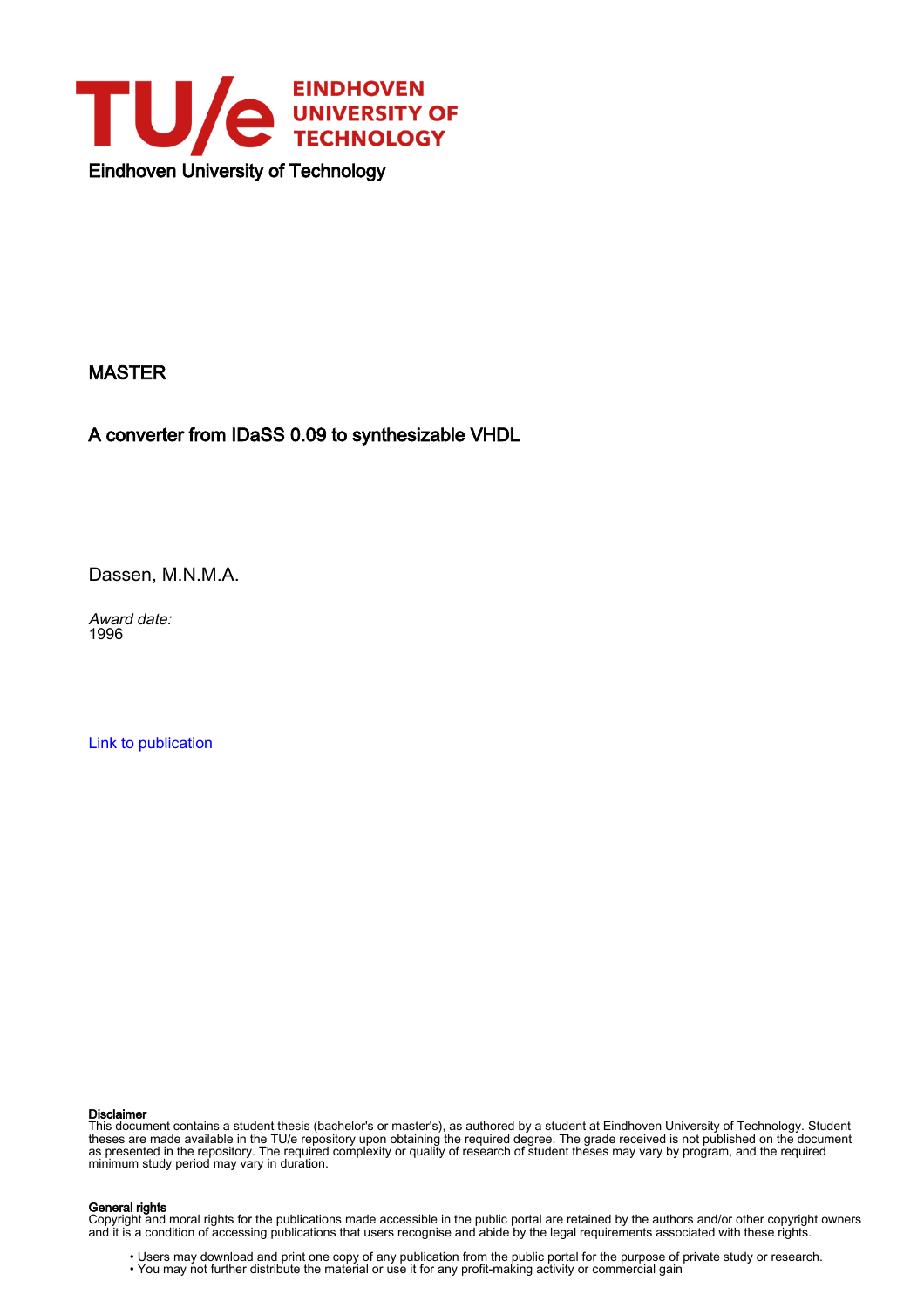

Faculty of Electrical Engineering Section of Digital Information Systems

Master's Thesis

### **A converter from IDaSS 0.09 to synthesizable VHDL**  M.N.M.A. Dassen

Supervisor : Prof. Ir. M.P.J. Stevens

Coach· : Dr. Ir. A.C. Verschueren

February 1996

The Faculty of Electrical Engineering of Eindhoven University of Technology does not accept any responsibility regarding the contents of Master's Theses.

 $\hat{\beta}$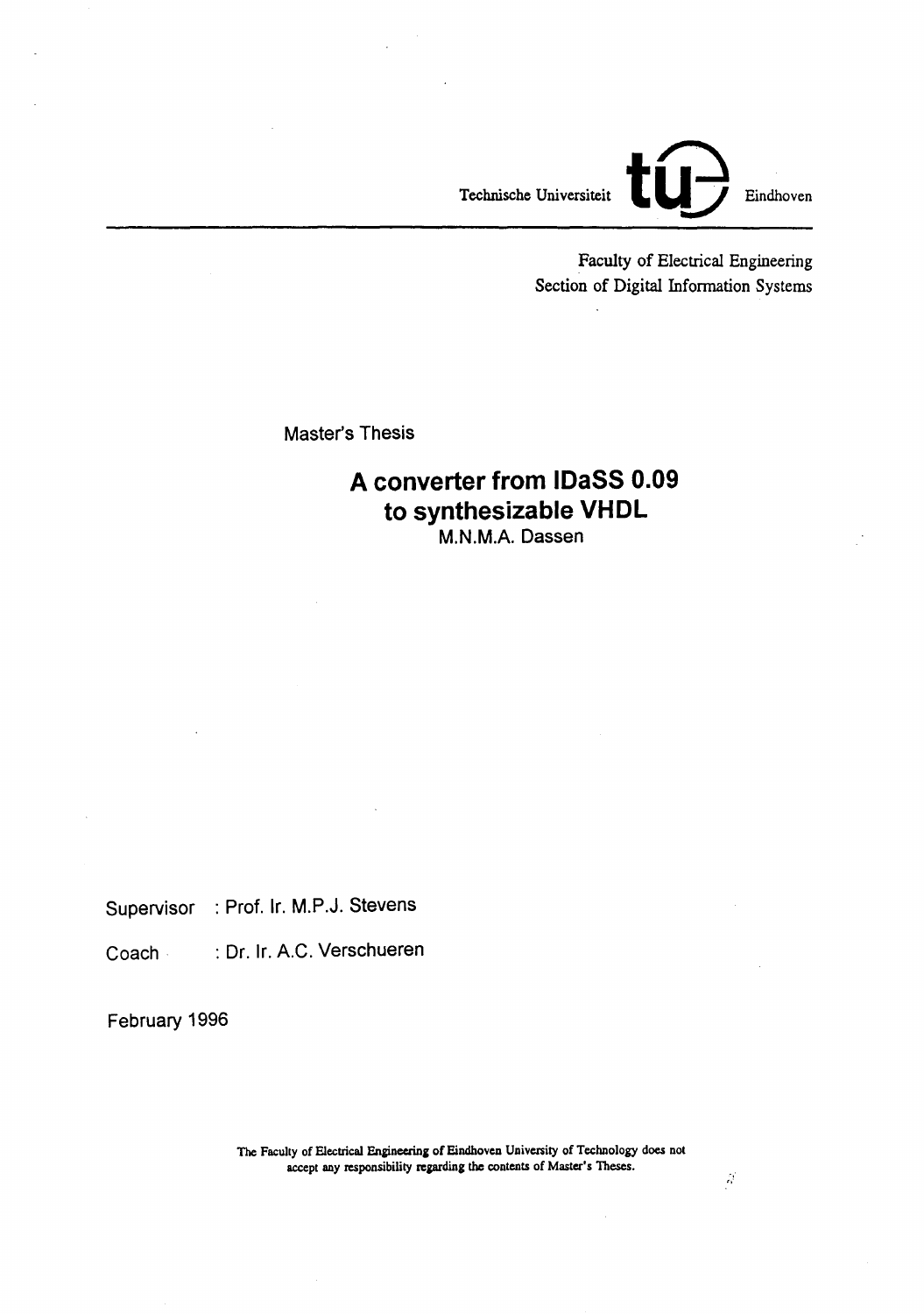## **Summary**

Modern integrated circuits are described is VHDL code. This code is translated to a set of masks by a silicon compiler.

The section Digital Information Systems at the Technical University Eindhoven systems is developing a complete digital system design path from specification to implementation (VHDL). IDaSS is the design and simulation tool.

IDaSS designs are written in a specific IDaSS language. The conversion from IDaSS code to VHDL code is performed by the IDaSS to VHDL converter.

For IDaSS version 0.08 a converter partly was designed at the moment IDaSS 0.09 was introduced. The new IDaSS version with new features creates a different language then the old version. With the structure of the IDaSS 0.08 to VHDL converter it isn't possible to convert a specific IDaSS 0.09 design.

In this report a new converter is described. This converter allows IDaSS 0.09 designs with the new features. The IDaSS 0.09 converter is creating a complete different data structure during the parsing of the design file. The different blocks aren't stored anymore in a hierarchical tree. The reason is the splitting of schematics in contents and boundaries.

In the new converter also several routines are improved. The most important change in the new converter is the handling of names. The names in VHDL are more like the original names. New in the IDaSS 0.09 converter is the use of parameters. Values or strings can replaced by parameters that are defined on a higher level in the design. The converter is connecting parameters to special signals that get on a certain level a value.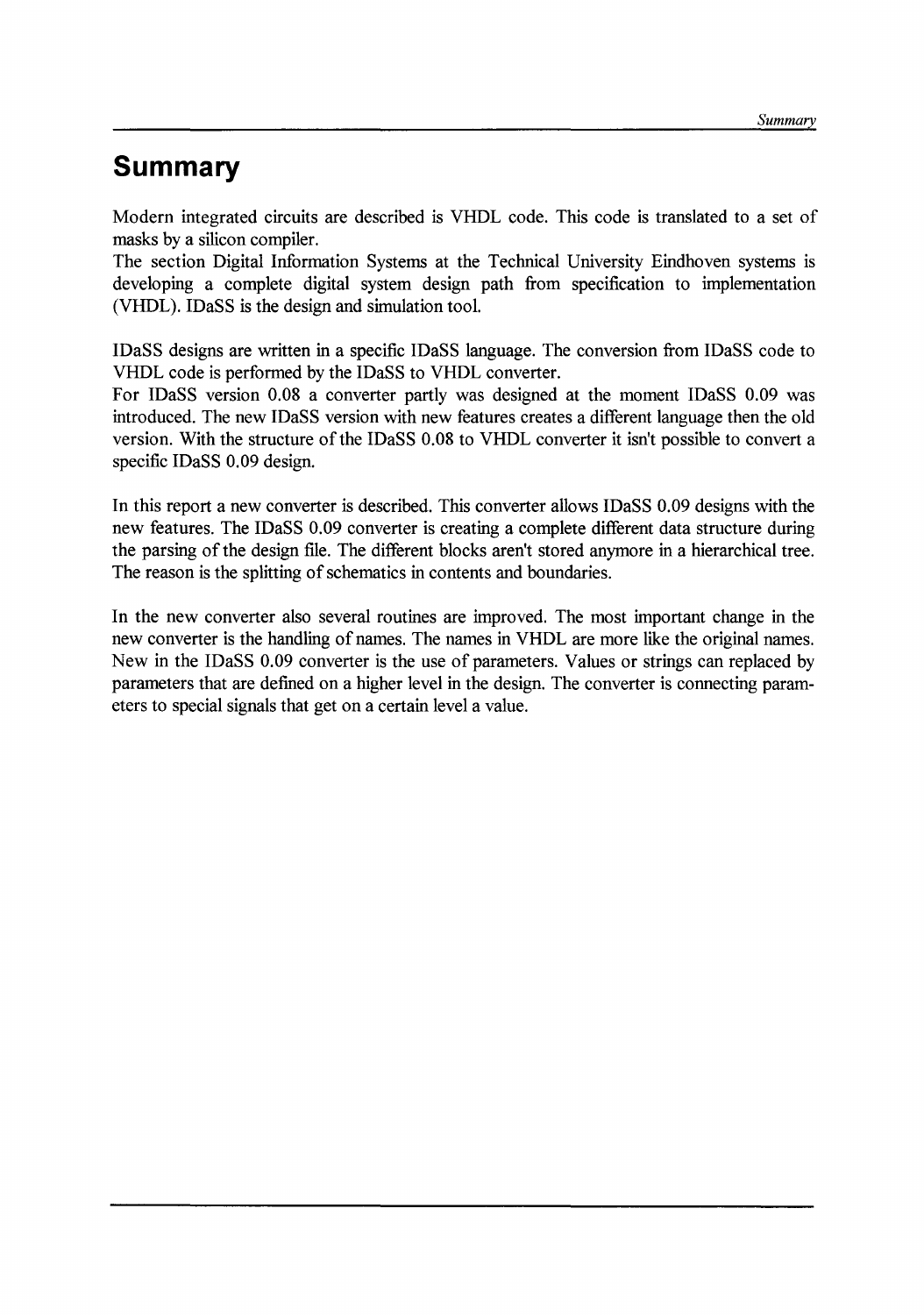# **Table of contents**

| $\overline{2}$ | 2.1<br>2.2<br>2.3                                                                        |  |  |  |  |
|----------------|------------------------------------------------------------------------------------------|--|--|--|--|
|                | 3.1<br>3.2<br>3.3<br>3.4                                                                 |  |  |  |  |
| $\overline{4}$ | 4.1<br>Calculating the width and direction of schematic contacts 14<br>4.2<br>4.3<br>4.4 |  |  |  |  |
|                | 5.1<br>5.2<br>5.3<br>21                                                                  |  |  |  |  |
| 6              |                                                                                          |  |  |  |  |
|                |                                                                                          |  |  |  |  |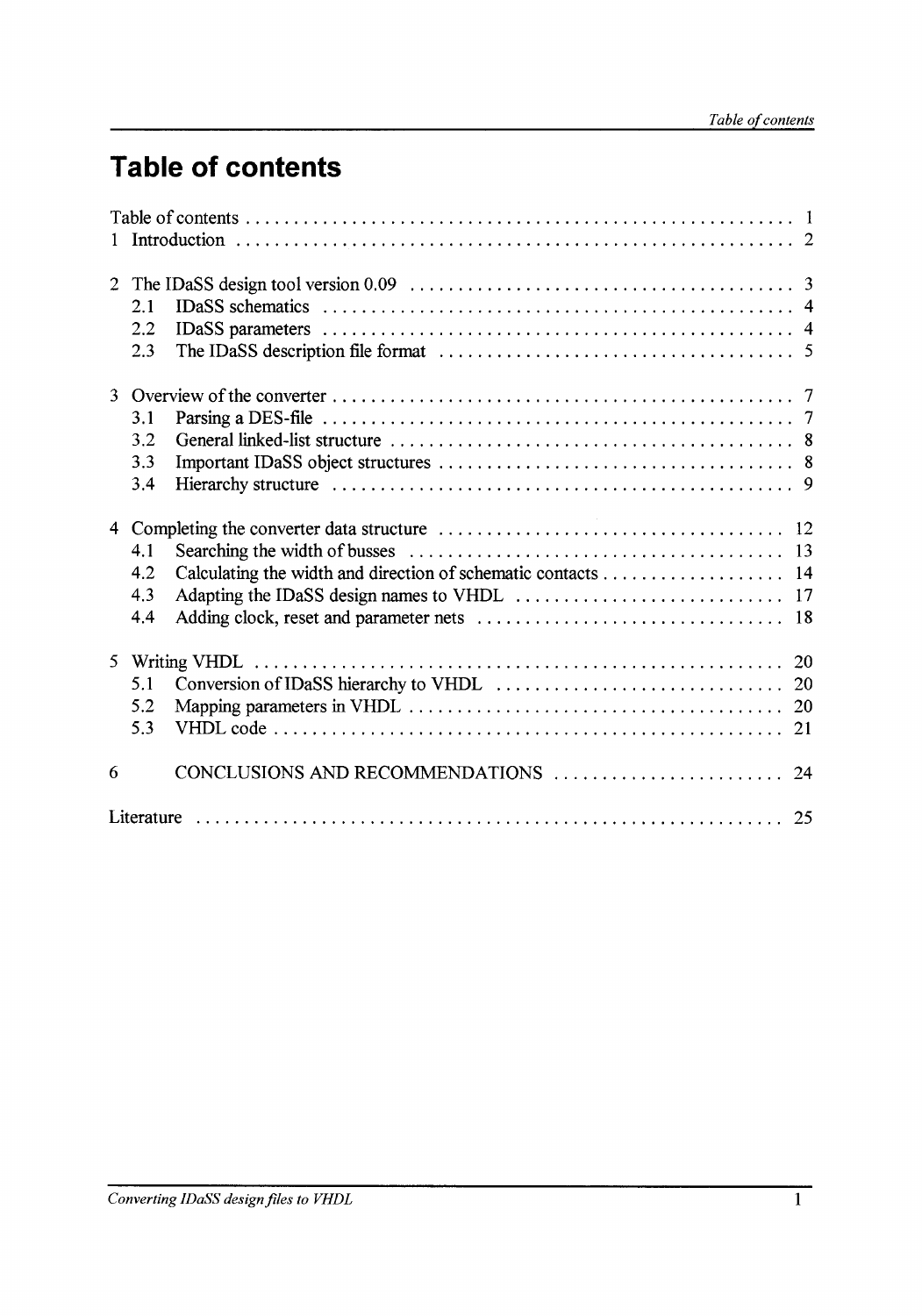## **1 Introduetion**

The section Digital Information Processing systems is developing a complete digital system design path from specification to implementation. The tool which is developed to design and simulate a digital system is IDaSS. IDaSS is an Interactive Design and Simulation System that can handle Ultra Large Scale Integration designs [VER 90].

The design IDaSS creates, is written in a specitic IDaSS language [VER 95]. The common used silicon compilers (next step in process) need VHDL (VHSIC (very High Speed Integrated Circuits) Hardware Description Language ).

Shortening the design time for digital circuits with IDaSS is only possible the IDaSS language can be converted to VHDL. This step is performed by the IDaSS to VHDL converter. The converter has to generate standard VHDL [STD 87] (usable for most silicon-compilers).

In 1994 W.M. Kruijtzer started to implement this converter [KRU 94]. The first step was a converter which only converted structural VHDL, which means that only the components and the connections between these were converted. In 1995 W.M. Kruijtzer implemented a converter that handled the behaviour of the components [KRU 95]. J.F. Pont extended the converter in 1995 [PON 95]. This converter is able to convert design from IDaSS version 0.08 to VHDL for the most common used blocks. In 1995 also, A.C. Verschueren completed the new IDaSS 0.09. This version contains a lot of new futures. The file format of this new IDaSS is also changed.

Adapting the existing converter to the new IDaSS version and implementing the new IDaSS features is described in this report.

This report is started with an overview of IDaSS with the new features. Second the changed structure of the compiler is described. In chapter 4 the tools are explained that complete the data structure of the converter to write VHDL. In the last part of the report, the structure of the VHDL code from an IDaSS design is shown.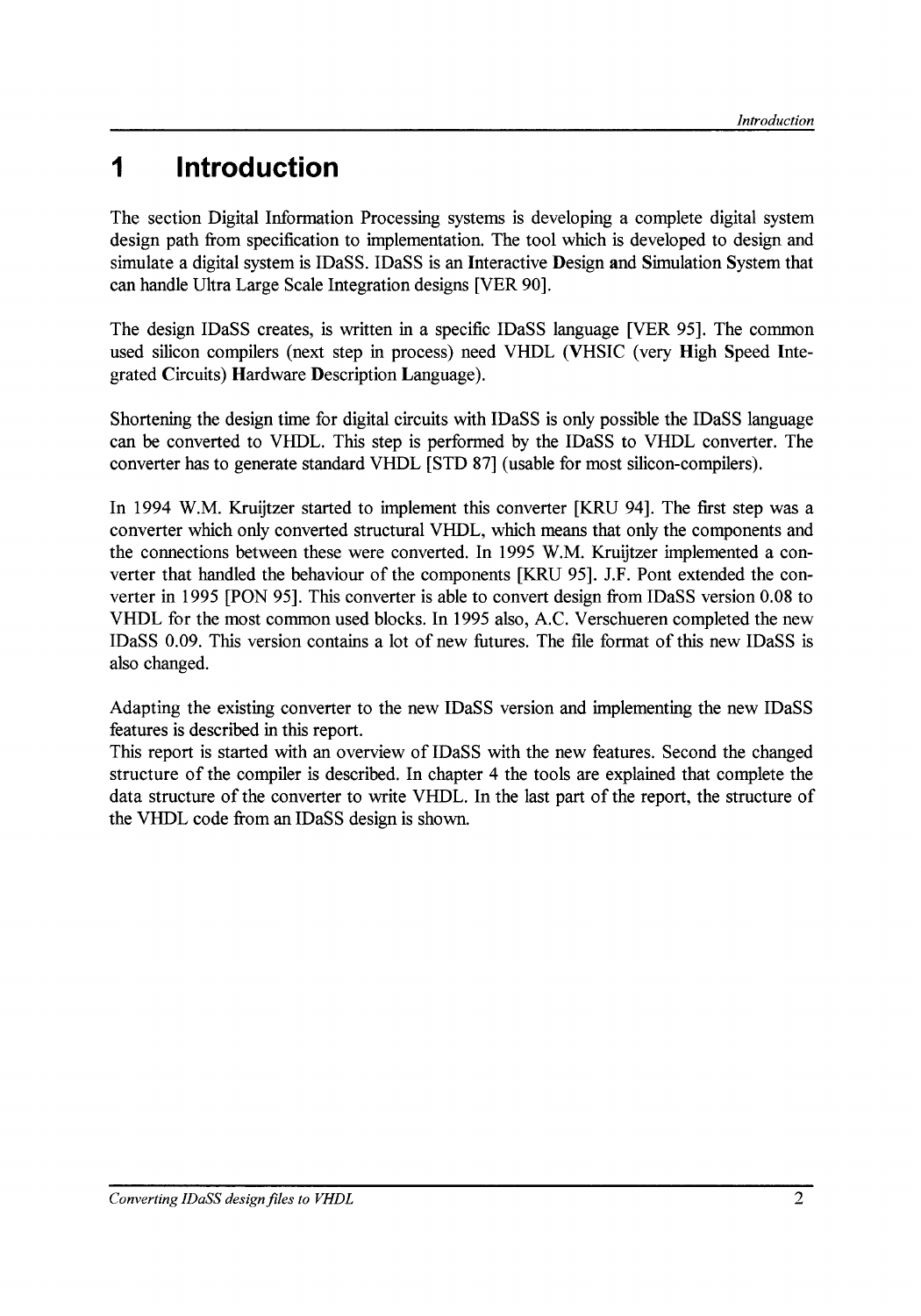## **2 The IDaSS design tooi version 0.09**

IDaSS is an interactive design and simulation system that is used to design digital circuits. The designs has to be described in a hierarchy of schematics, that contains registers, memories state machines buffers etc [VER 90].

With IDaSS it is possible to simulate the behaviour of the design. With viewers on buses, connectors and blocks, every design function can be monitored and every value can be



Figure 2.1 Example of an IDaSS design.

checked. The new IDaSS version has a couple of new possibilities. Schematics can be used several times in a design (specified once in the description file). Parameters can be used in behaviour descriptions, to specify reset values or file names. In section 2.3 a further explanation is given. This new version has a completely reviewed description file (DES file). In figure 2.1 an example of a design is given. This design is used in this report as example. In chapter 5.3 the VHDL code of this design is printed.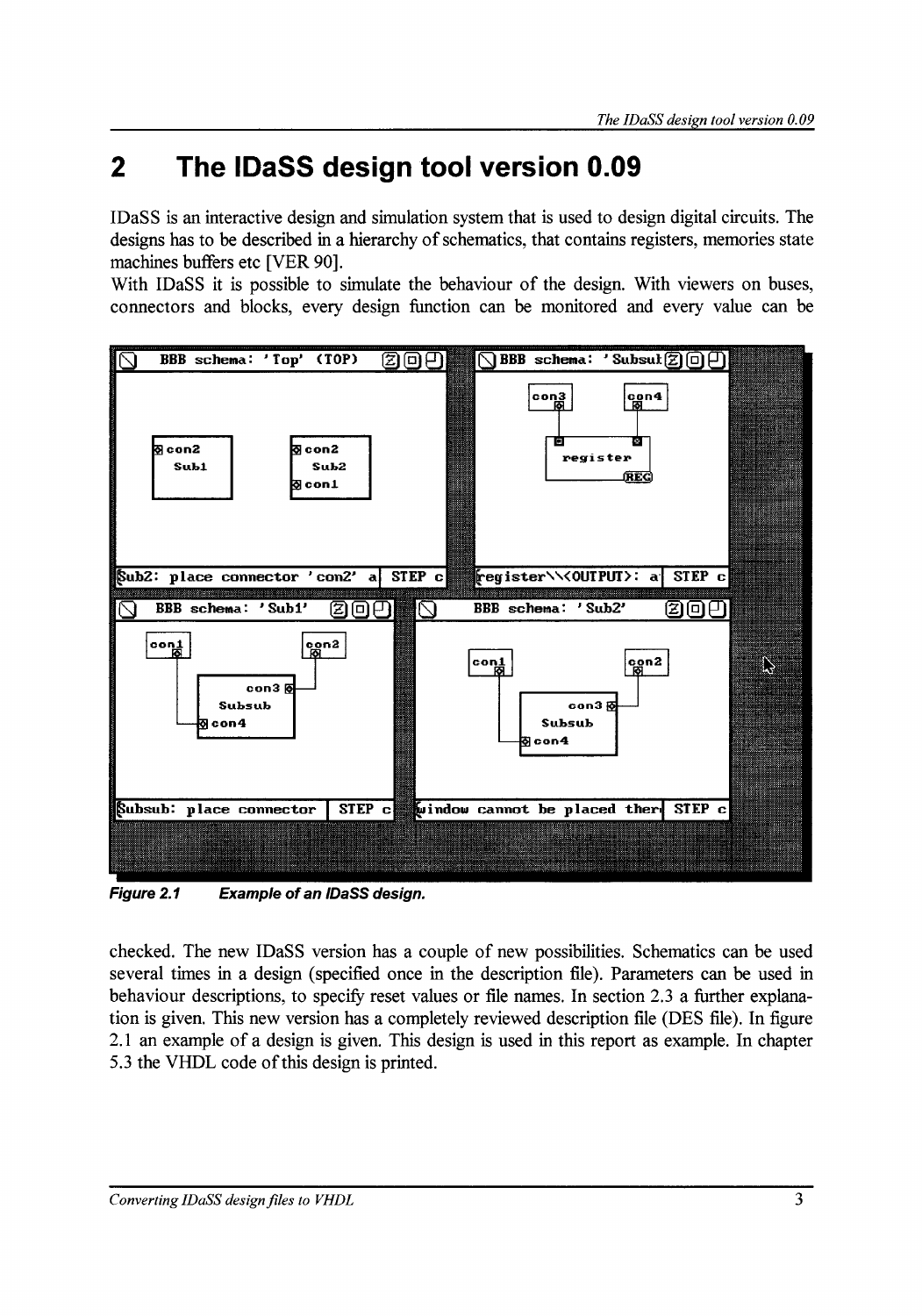## **2.1 IDaSS schematics**



**/ing.** 

Schematic in IDaSS 0.09 are split into two parts:

- The contents of the schematic.
- The boundary of the schematic.

In the contents specification the blocks with their behaviour and connections inside the schematic are described. If specified, also contents parameters are defined in this part of a schematic definition. The contents specification describes every possible contact on the schematic. For reused schematics there is just one contents definition. For every schematic (also for reused ones) there is a boundary specification. In this specification the connected contacts and the boundary parameters are described. In figure 2.2 the structure of the design from figure 2.1 is shown.

## **2.2 IDaSS parameters**

In IDaSS 0.09 parameters are introduced. Their are four types of parameters which can be defined:

- Boundary specification parameters: Attached to a schematic boundary. Defined in design file.
- Contents specification parameters: Attached to a schematic contents. Defined in design file.
- Boundary instance parameters: Attached to a schematic boundary, are not saved in design file (used for simulation).
- Contents instanee parameters: Attached to a schematics contents, are not saved in design file (used for simulation).

Parameters can be used in behaviour descriptions of operators, state-machines and control connectors. Also reset values and file names can be defined with parameters. At every schematic in IDaSS parameters can be defined. The contents parameters are equal for every schematic with the same contents (copies). If a parameter is defined at a schematic it automatically will be used for all the copies of this schematic. The boundary parameters are unique for every schematic. Copies of schematic can have different boundary parameters, or parameters with different definitions.

The sequence in which IDaSS is searching for a definition of a parameter is drawn in figure 2.3. Only the specified parameters ( Specified in the Des-file) are used. If a parameter isn't defmed in the current schematic (boundary or contents), IDaSS is searching a level higher for the parameter definition until the parameter is found.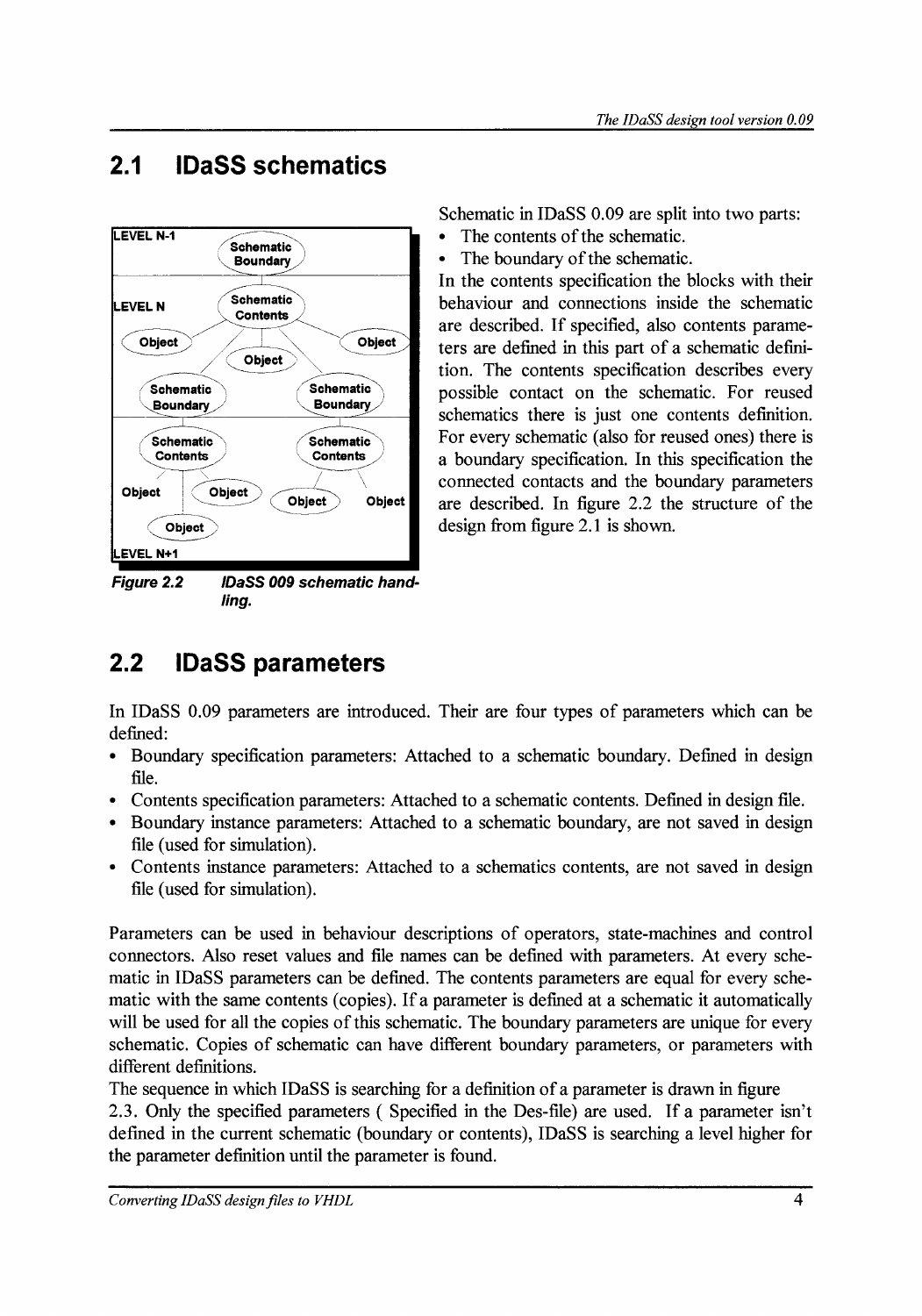

The advantage of parameters is the possibility to change a complete set of values by changing one parameter. The second advantage of parameters is to use copies of schematics which behave not completely identical (using boundary parameters).

Figure 2.3 The /DaSS parameter searching sequence.

## **2.3 The IDaSS description file format**

The complete description of the IDaSS 009 file format can be found in [VER 95]. In this section a brief overview is given to introduce a couple of important terms used in this report. Each line in a DES file starts with a switch character. The first line always starts with a header. This header begins with the IDaSS version. Next are the date and time of saving the design. After the header the first block is defined. Blocks are defined on the following way:

| #Block blockname |                        | #Schematic PentiumPro  |
|------------------|------------------------|------------------------|
|                  | $\rightarrow$ Example: |                        |
| .Block blockname |                        | . Schematic PentiumPro |

Only description files that start with #TopSchematic (complete design saved) and #Schematic (Single schematic saved) are allowed to be converted with the converter. The most important switch characters are:

- # Start description of a block
- End description of a block
- / Line that contains graphical information of the IDaSS drawing: information not used in compiler.
- $\epsilon$ Line containing behaviour information of an object.
- $\overline{\mathbf{G}}$ Line containing comment. In future this comment has to be copied into the VHDL files.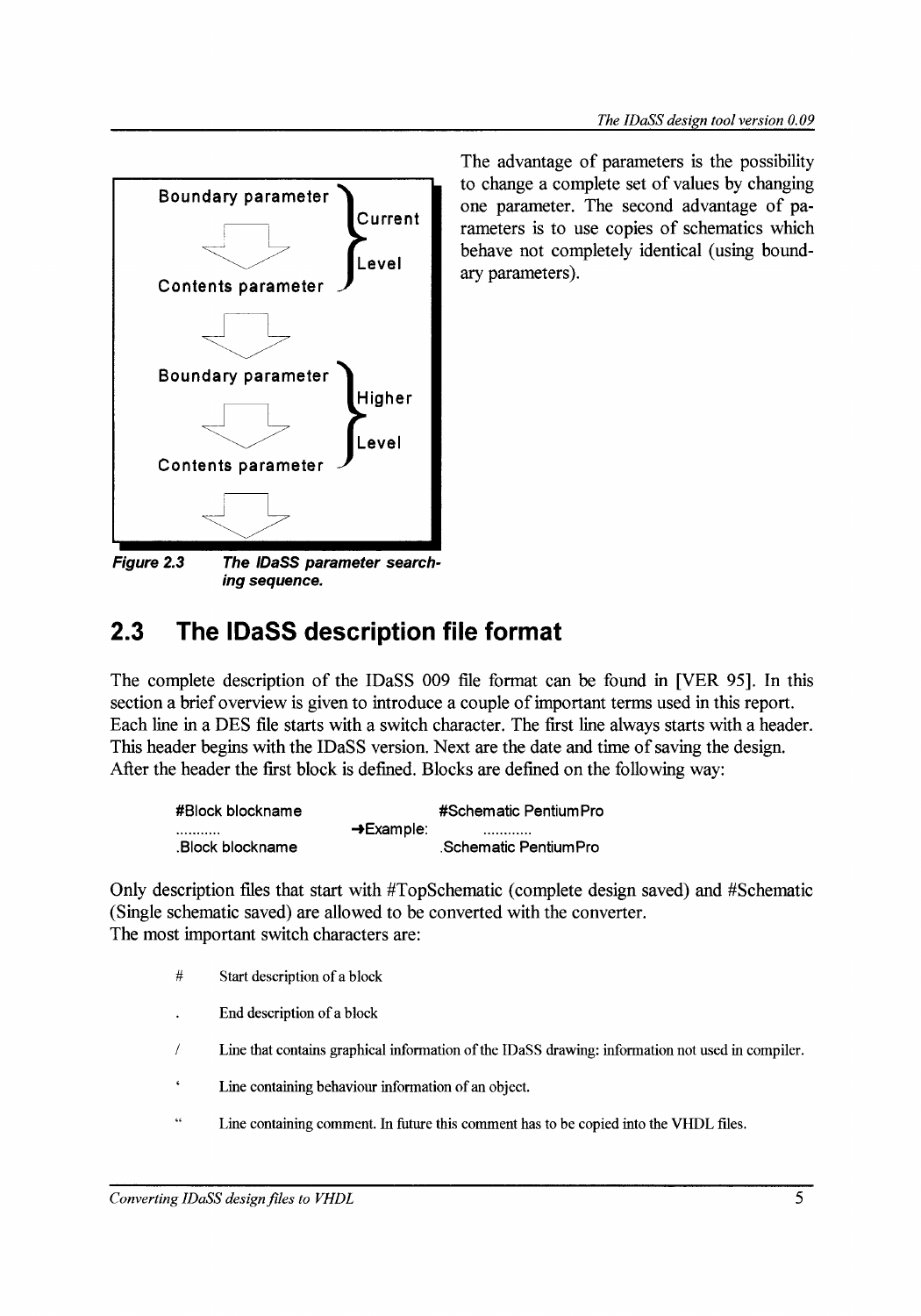- PB A definition of a boundary parameter follows
- PC A definition of a contents parameter follows.
- R A contents number follows. Every contents has a unique number. If the number is positive, the contents description follows (first use of the contents). If negative, no description follows (copies).

The complete range of switch characters can be found in [VER 95]. Next, the first lines of the Des-file from the example design are printed.

> "IDaSS V0.09 02/14/96 10:04:36 #TopSchematic Top /P?? R1 #Schematic Sub1 /P8@14 18@14 CBcon2? /P0@2 3@0 R2 #SuperConnector con1 /P12@610@6 CBcon1? /P6@4? .SuperConnector con1 #SuperConnector con2 /P48@6 .........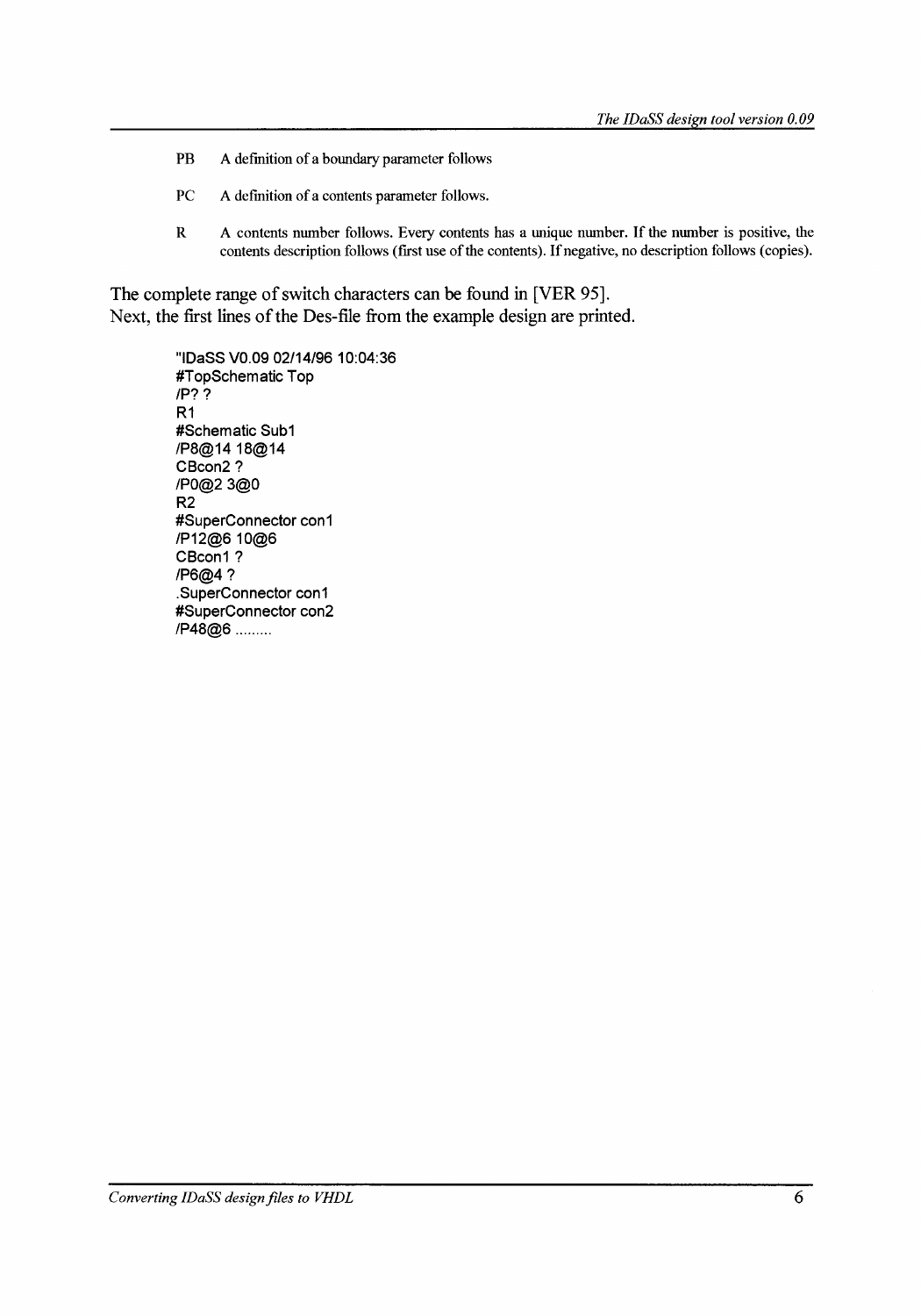## **3 Overview of the converter**



**Figure 3.1 Different parts of the converter.** 

In this chapter the design of the IDaSS 00.9 to VHDL converter is explained. The first step of converting a IDaS S file is reading the design file and storing the required design information into the memory of the converter. In the first paragraph of this chapter this is explained. After parsing the design file, the created data structure has to be completed and corrected, which is described in the next chapter. In the third paragraph new data structures of IDaSS elements are explained. In the last paragraph of this chapter the data structure of a design that contains re-used schematics is drawn. In figure 3.1 the different parts of the converter and their connections are drawn.

## **3.1 Parsing a DES-file**

Parsing a design file means reading the file and saving the required information into the data structure of the converter. For the parsing of the IDaSS description file a lexical analyser  $(Lex)$ and a parser (Yacc) [LMB 92][PON 95J[KRU 94] are used. Lex and Yacc together produce the souree code to parse the design file.

Lex is a lexical analyser that recognizes all basic data items and switch characters used in an IDaSS description file. Every time lex recognizes an implemented string it returns a token. If a string doesn't match any rule, lex creates an error message. Y ace is reading one by one tokens from lex. If this token is permitted in the Yacc description (in a certain position Yacc is programmed to accept a range of tokens) the next token is requested. During the parsing of the description file, instructions can be executed. (Example: After finding a register in an IDaSS file, the name, width, reset value etc. are stored in a data structure). When an undefined token is offered to Yacc, the parser generates an error message.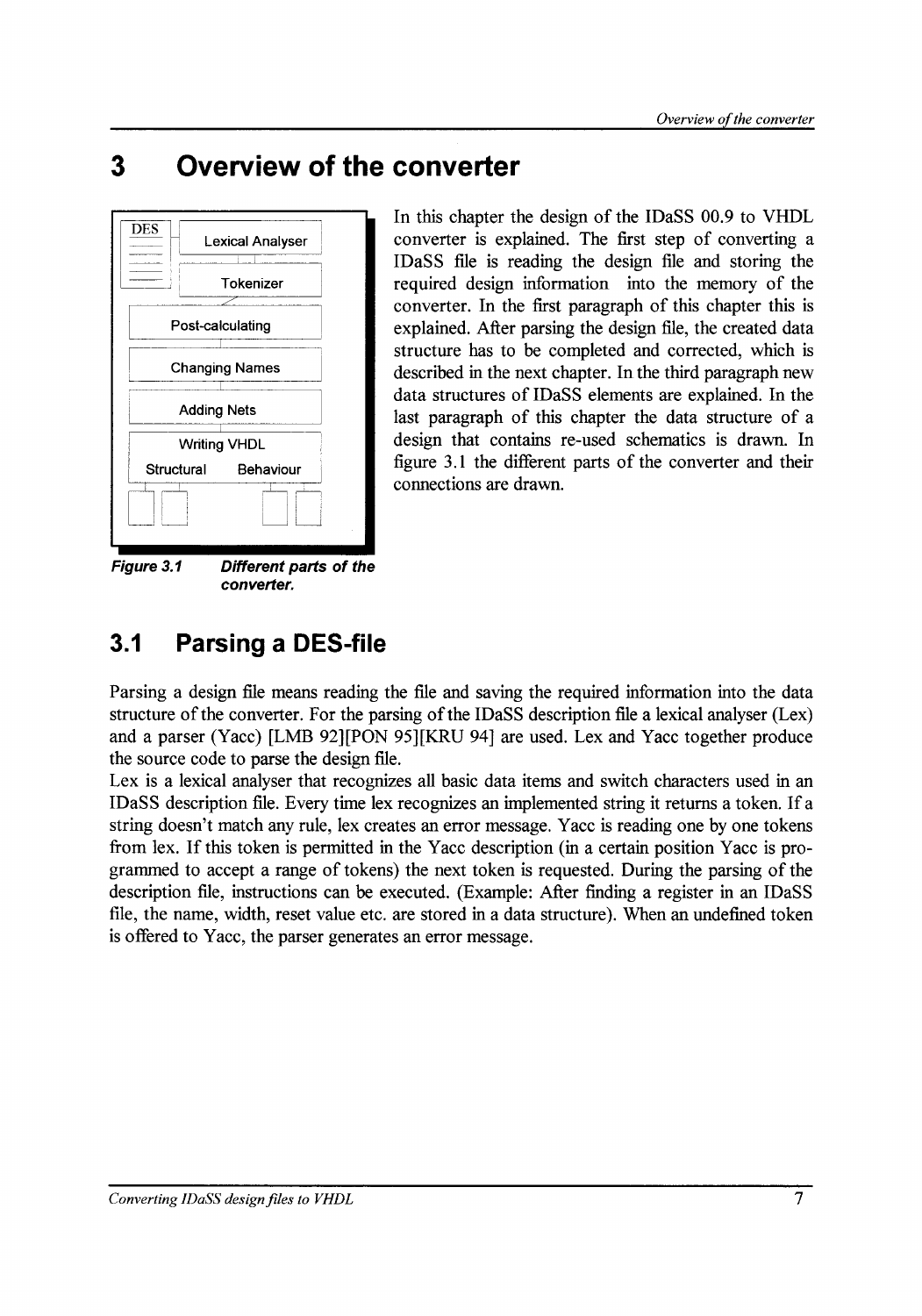

**Figure 3.2 The used structure for all linked lists.** 

### **3.2 General linked-list structure**

In the previous section the parsing of the design file is briefly described. During the parsing design information has to be stored. This information will be stored in a hierarchical data structure. In this structure much of elements have to be stored in linked lists. Instead of using a simple linked list, the converter uses the kind of lists described in figure 3.1.. In this kind of lists it is easy to find the length of the list or to find the last list element. The fields **dptr** point to the stored data. In the converter several routines are designed **{list.h}** to handle this kind of lists.

### **3.3 Important IDaSS object structures**

In the converter a lot of objects are stored in specific data structures. In figure 3.3 the structures for a contents, a boundary and a parameter are described. A complete overview of used structures is given in the file **{types.h}.** 

A short explanation of the contents of the **boundary** structure is given below:

- 
- Newname: Name from object in VHDL parameters
- boundary boundary boundary
- Upper: Contents the boundary is part of

The **contents** structure:

- Ref nr: Contents number
- Boundary: List of boundaries which use the contents definition
- Lower: List of boundaries that are
- Name: Name from object in IDaSS Bparams: List of defined boundary
	- Contents: Contents description of the Contacts: List of used contacts on

part of the contents

Contact: List of contacts on the contents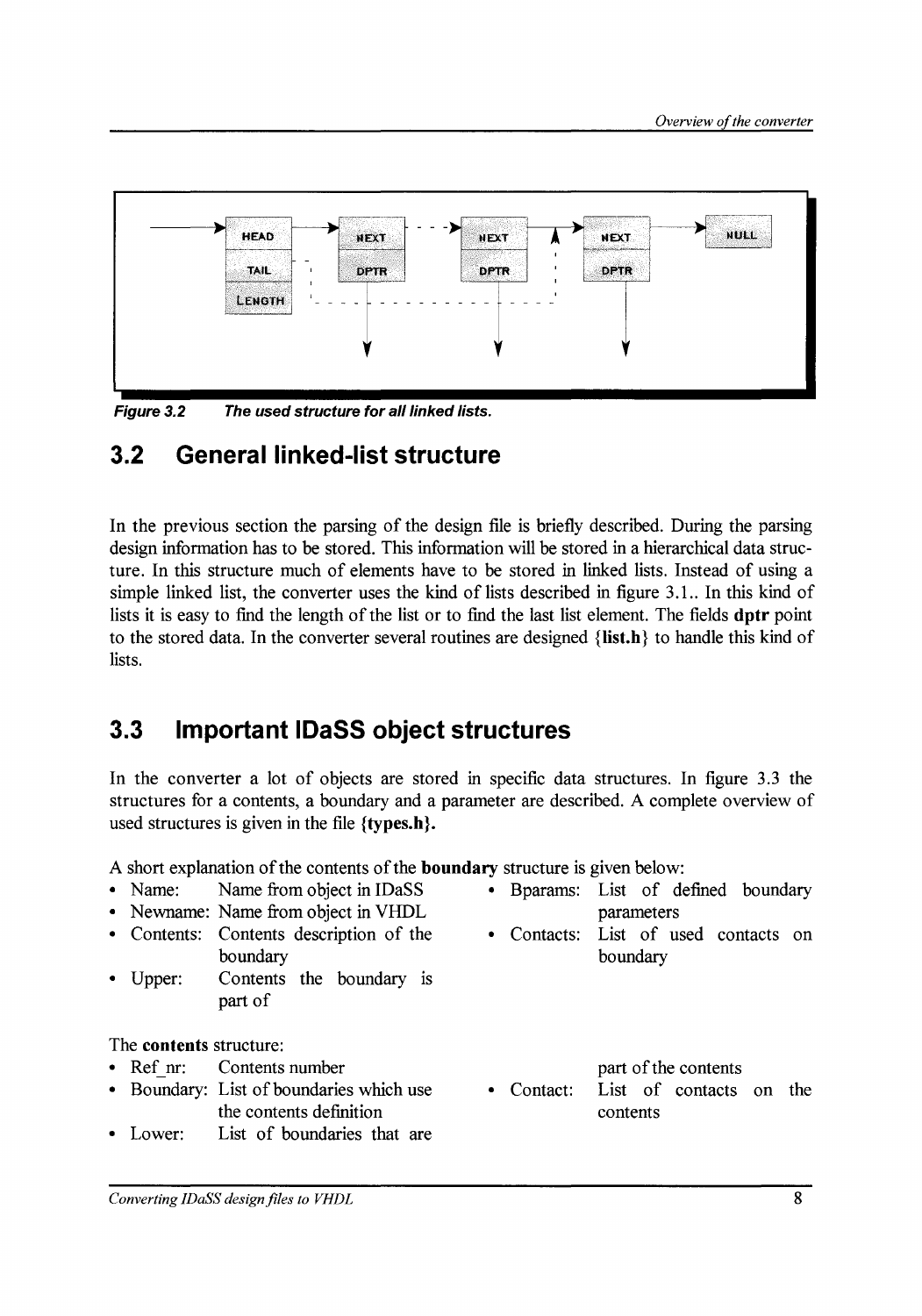- Cparams: List of contents parameters
- List of systems that are part of contents Systems:
- Busses: List of busses that are part of contents
	- Status: Field used by converter to control precalculating

### The Parameter structure:

- Name: Name used in VHDL
- Value: Corresponding value of parameter when integer
- Anystring: Corresponding value of parameter when string



Figure 3.3 Data structures from schematics and parameters.

In the next section the hierarchy of a design is drawn.

## 3.4 Hierarchy structure

An IDaSS design is a collection of objects with certain connections. The starting point of the datastructure is the list of contents named design.

In this list the contents are stored in order of reference number. In figure 3.5 an example of a data tree from the design in figure 3.4 is drawn (the design from chapter 2). The schematics Subl and Sub2 are copies. They use the same contents definition. SubSub is defined just once in the tree (a lower schematic of contents 2) as boundary. In hardware it will be implemented twice.

The elements of the linked list are grey. The lines describe pointers. The data fields marked with a "\*" contain a linked list. In this lists the contacts, systems, buses and parameters are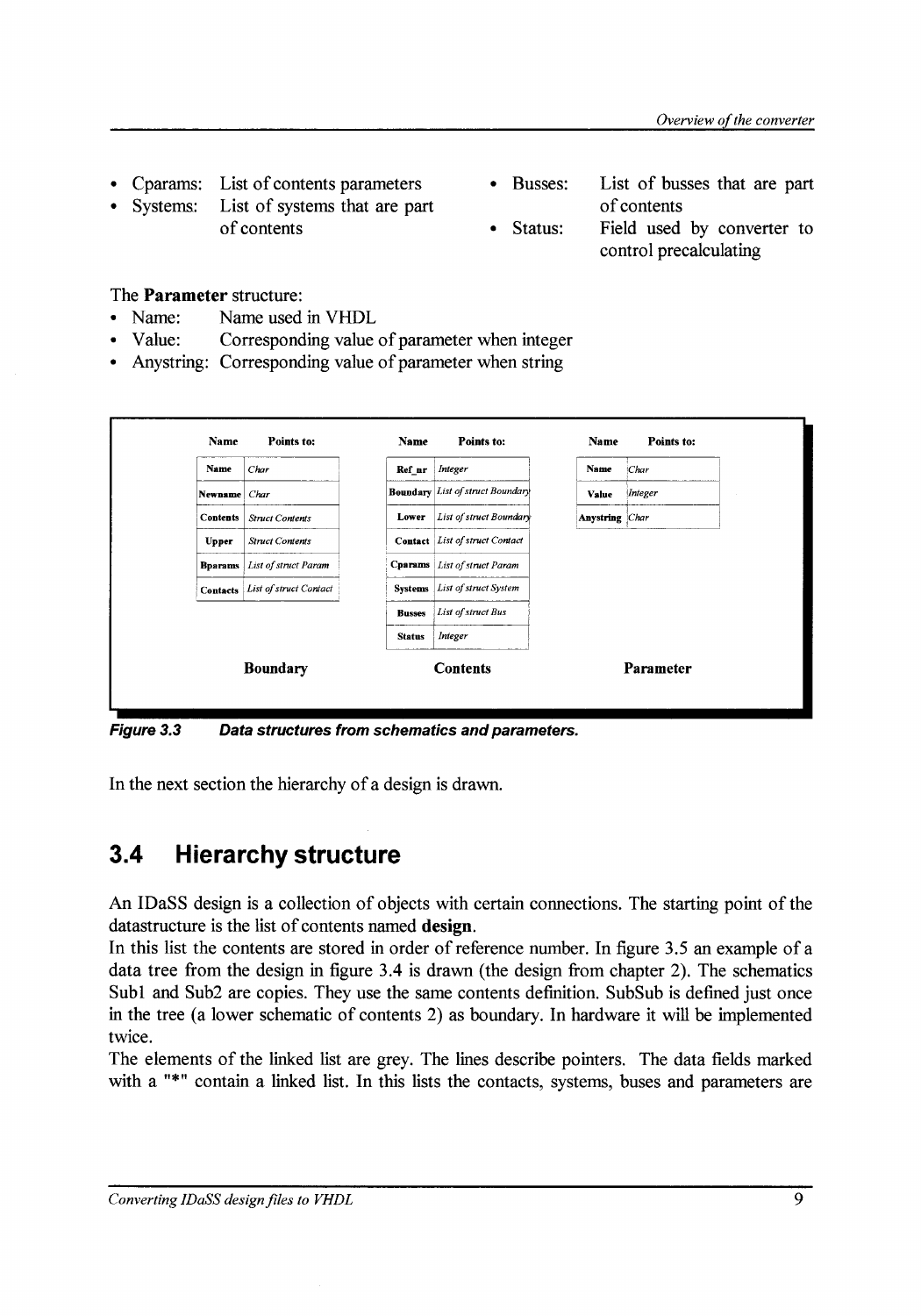

**Figure 2.1 design. The hierarchy of the example** 

stored. In this design an example is given from a re-used design (contents 2).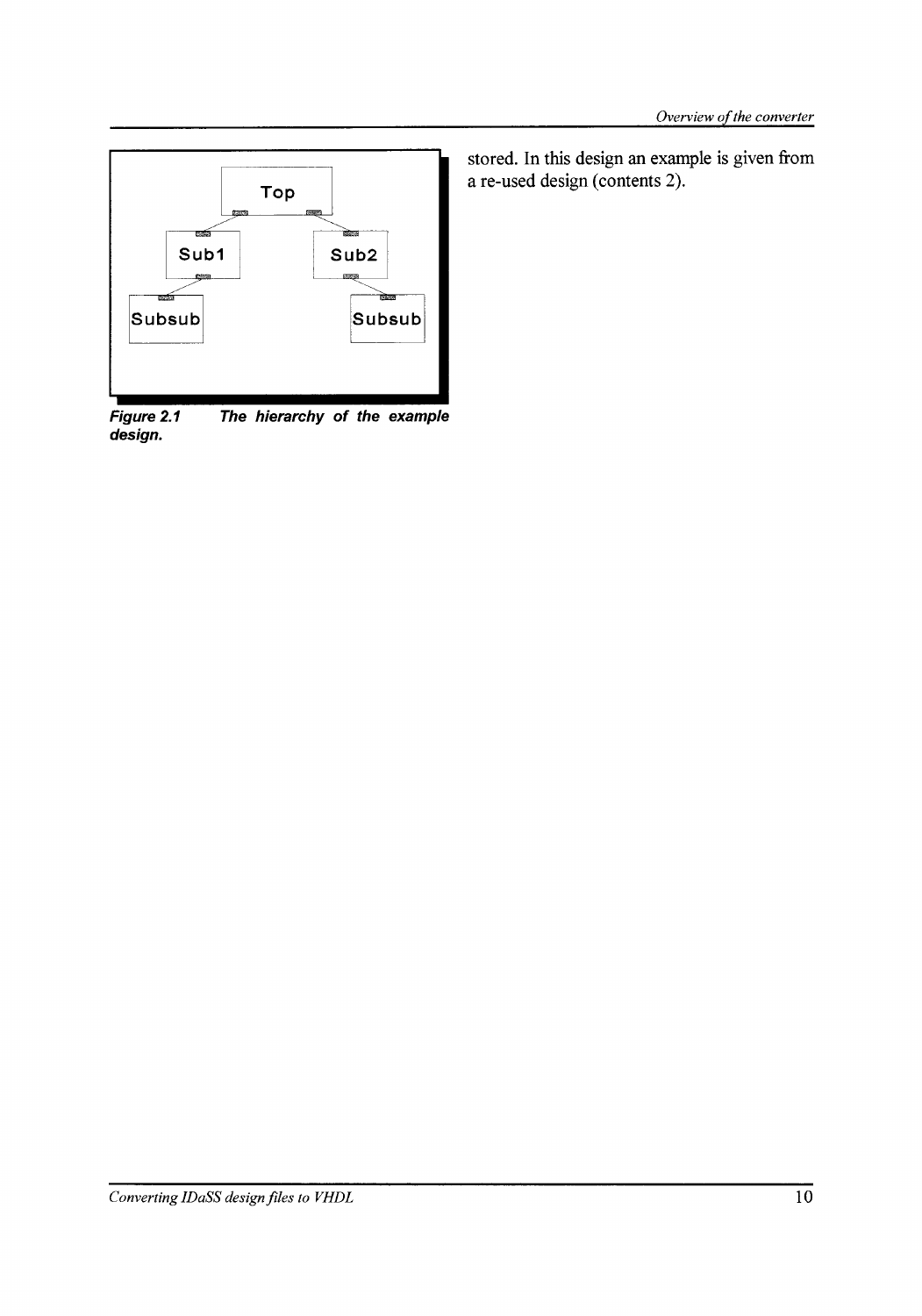

Figure 3.5 The data tree from the example design.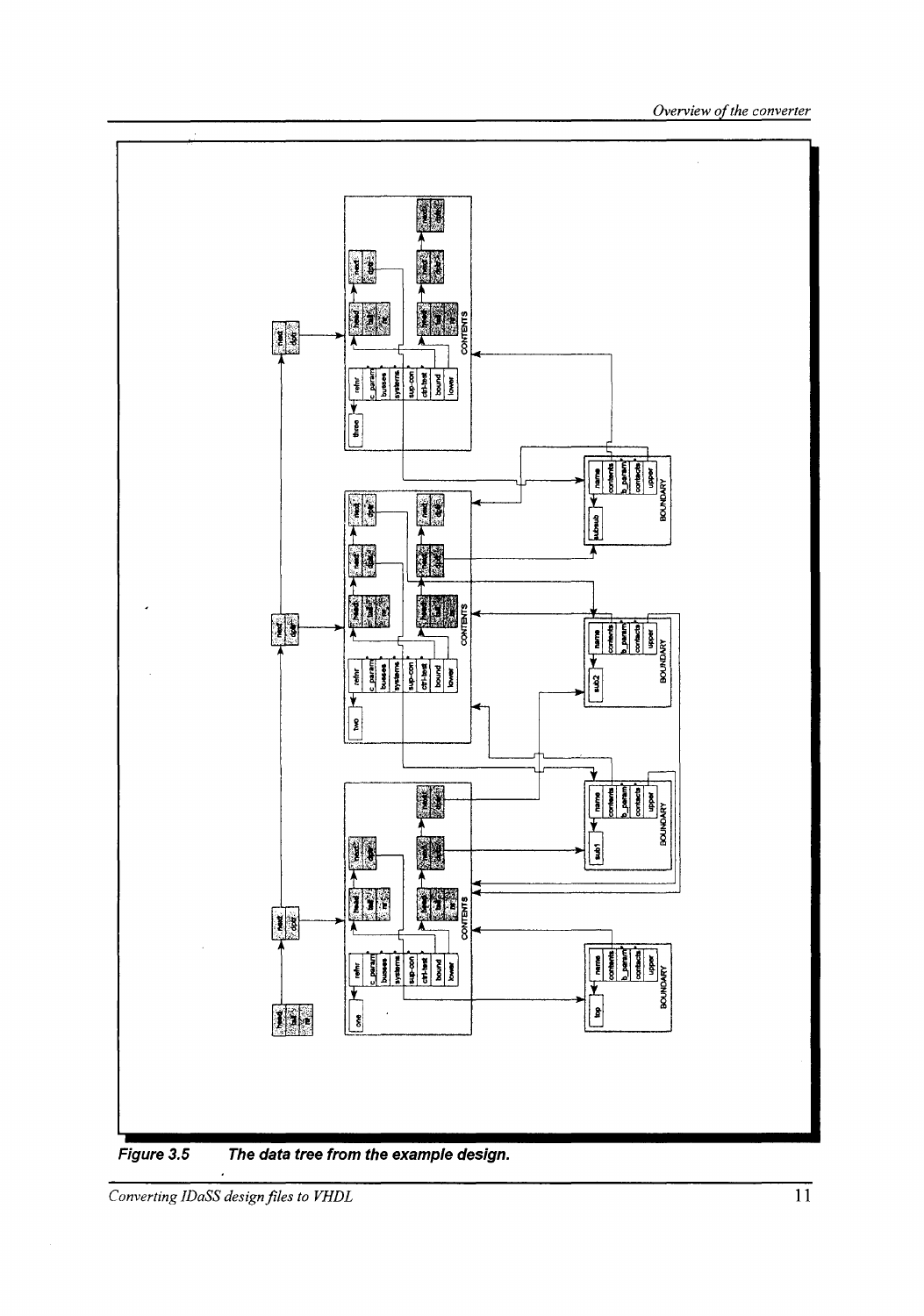## **4 Completing the converter data tree**

After parsing, the created data-structure doesn't contain all needed data to write the design in VHDL. A couple of operations have to complete the data structure before VHDL (figure 3.1). Another problem of the IDaSS design is the naming of blocks. The restrictions of VHDL concerning narnes differ from the restrictions in IDaSS. Before writing VHDL every name has to be checked and possibly corrected.

The above mentioned functions have to regard the complete design.

There are two ways used of walking through a design.

- The first method is called walking depth-first through the design. First the lowest schematics are visited followed by the corresponding higher schematic. In figure 4.1a this is shown.
- The second method sequences all contents. The list **design,** which contains all contents, can



**Figure 4.1 Different ways of walking through a schematic.** 

be used for visiting contents after contents. Not every function can be completed successful with this easy method. This method is shown in figure 4.1b.

In the following routines the two methods are both used. If possible, the second method is used for its simplicity.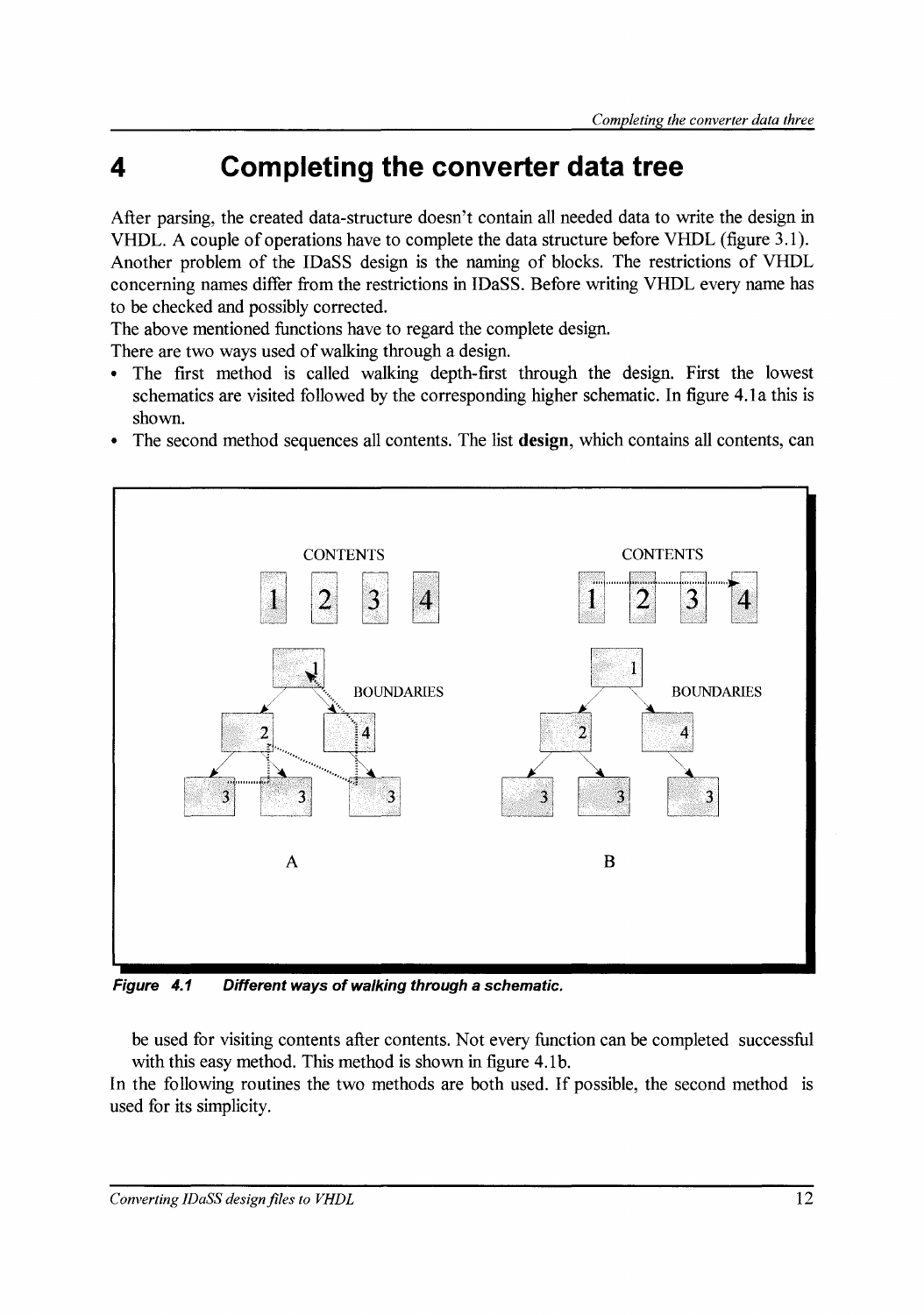When walking depth-first through the design, contents that are used several times will be visited several times. lf not necessary a data field called "status" in the contents definition will he used. When the contents is visited this field will he checked. If not set, the function starts for the contents and the status is set. If set, the schematic will be passed without calculations. The syntax of walking depth-first is given below:

```
Function Calculating(boundarylist) *1 
     foreach boundary(boundarylist)
     if (LOWER_SCHEMATICS) 
                 Calculating(boundarylist) *2 
     if (STATUS)==O) 
                 DO calculation 
                 STATUS = 1
```
- \*1 The list of boundaries that use contents '1' is given for input.<br>\*2 The list of lower boundaries of the current contents is given.
- The list of lower boundaries of the current contents is given.

### **4.1 Searching the width of busses**

The width of a bus isn't described in the description file of a design. Most buses have to he declared with their width in the VHDL code. The width can he found by interrogating an input or output connected to the bus. The width of an in- or output from systerns (all blocks except lower schematics) is available.

By searching depth first the width of the buses from lower schematics will have been calculated already. If there is only a schematic connected to the bus the corresponding bus into that lower schematic will he searched. The width from that bus is calculated already.

The status field will he used to avoid double calculation of the width for buses in a reused schematic.

The algorithm used to calculate the width is given below.

```
"Visiting all schematics depht-first with use of the status field. 
foreach_bus(buslist) 
              "Search in the connectionlist of the bus if there is a system (no schematic) 
             "connected to the bus. 
             if (no system found) 
                    "Search in the connectionlist of the bus if there is a lower level schematic 
                    "connected to the bus. 
             el se 
                    if (no lower schematic) 
                    el se 
                           "Bus only connected to bidirectional contact(s). We only give a 
                           "warning that the width can not be calculated. 
                           "Search in the contactlist of that schematic for the matching contact 
                           "the bus is connected with. 
                           "Search in the buslist of the lower level schematic for the 
                           "bus where that contact is part of and take the width. 
                    "We found a real system, so the width of the bus can be found 
                    "in the input or outputlist of the system. 
                    if (input found)
```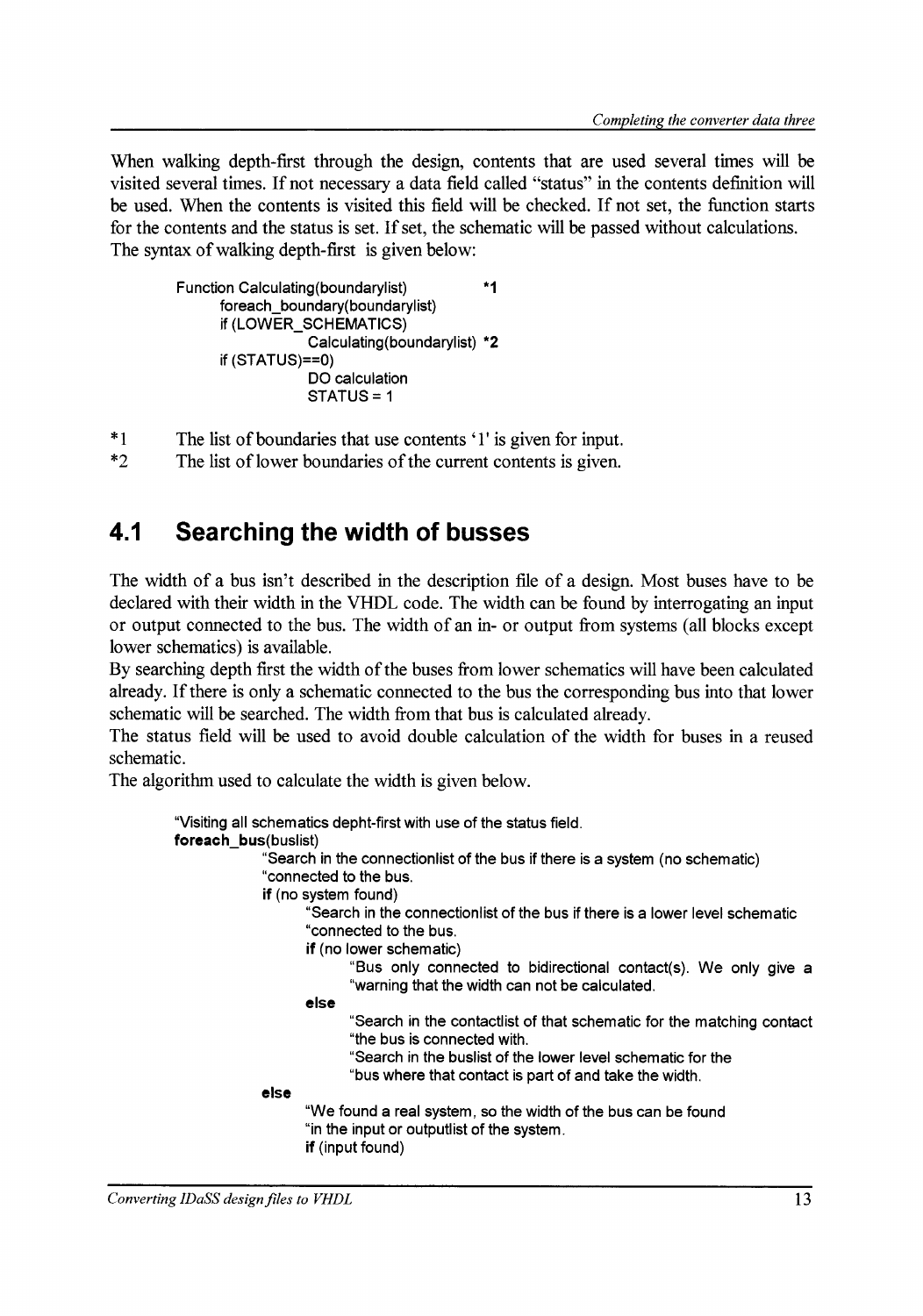"We found an input that is connected to the bus.

"The width of the bus is the same has the width of this input.

**else** 

"We found an output that is connected to the bus. "The width of the bus is the same has the width of this output.

### **4.2 Calculating the width and direction of schematic contacts**



**Figure4.2 The "inside" and "outside" of a contact.** 

In the IDaSS design file, the width and direction of lower schematic contacts aren't defined. Because some converters don't handle bidirectional contacts correctly, the direction has to be calculated further if necessary.

The width of a schematic contact can be found on the connected buses ( calculated in an earlier pass). The direction is a more difficult problem.

The direction of a contact can be calculated by checking the connections of the connected busses. The inside bus is connected to the contact at the schematic definition. The outside bus connects the schematic on the level in which it's located (figure 4.2).

In three steps the direction will be calculated:

- 1 Taking the inside direction.
- 2 If inside direction is bidirectional, take the outside direction.
- 3 If the outside direction differs from the inside direction, watch if the schematic is re-used. For re-used schematics, the outside directions are compared to define a final direction.

The main routine in which the three steps are called is Recalculate bidirs.

Recalculate\_bidirs(design) Recalculate\_contacts(boundarylist) Post\_proces\_contacts(boundarylist) "lf there are still unresolved contacts, then they can be found in the "linked-list pointed to by 'previous\_saved'. We deelare these cantacts "bidirectional and inform the user. Calculate \_final\_ direction( design);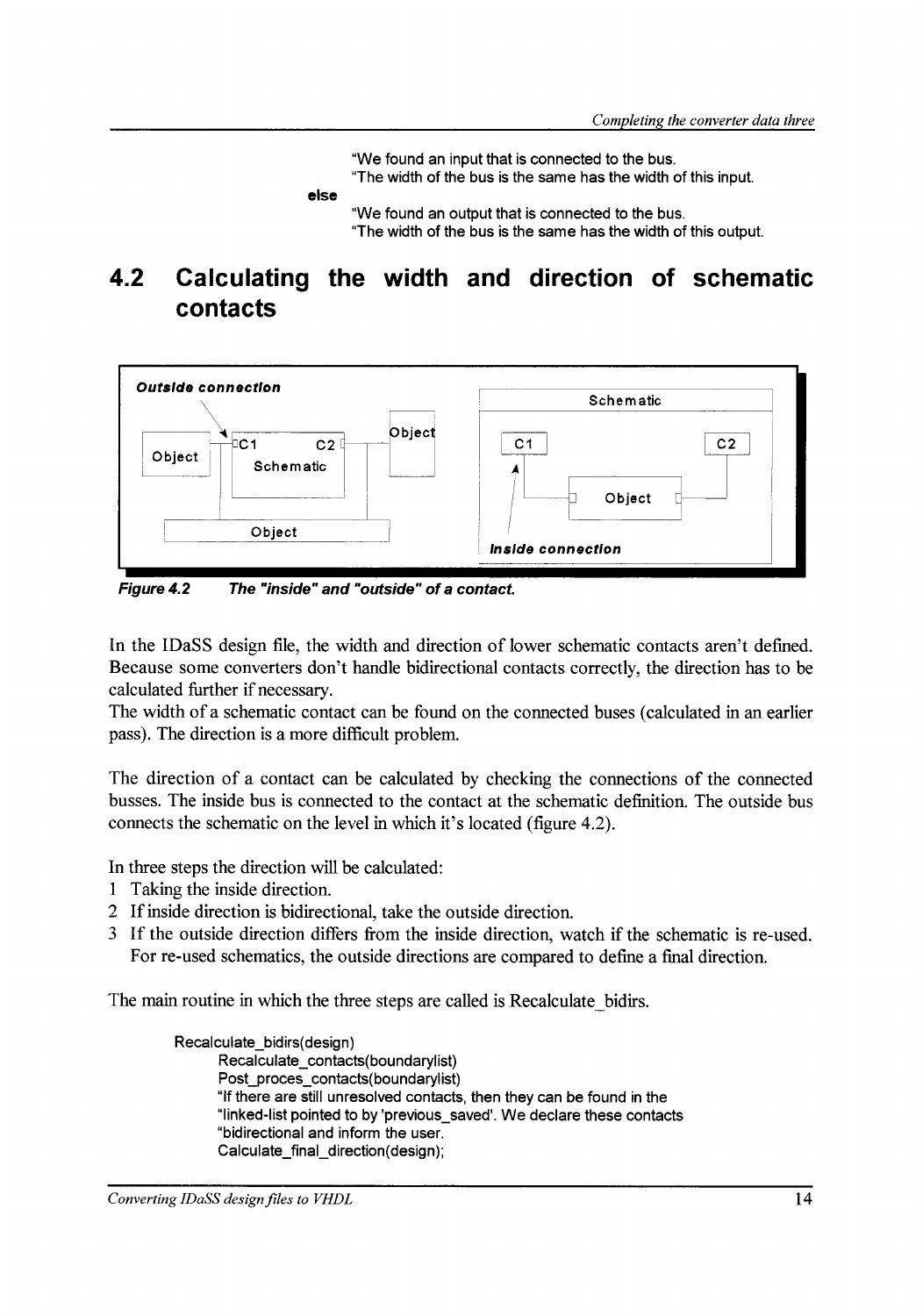The first step is called recalculate\_contacts. This function tries to find the width and the direction of all contacts for every schematic in the design.

| recalculate contacts           |                                                                                                                                  |
|--------------------------------|----------------------------------------------------------------------------------------------------------------------------------|
|                                | "Visit each schematic (contents) of the design (depth-first).                                                                    |
| foreach_boundary(boundarylist) |                                                                                                                                  |
| foreach_contact                |                                                                                                                                  |
|                                | "Search corresponding superconnector description in contents                                                                     |
|                                | "Checking if this contact isn't already calculated for the first pass                                                            |
| if (still unknown direction)   |                                                                                                                                  |
|                                | Search_connected_bus                                                                                                             |
|                                | Get_contacttype(bus)                                                                                                             |
|                                | "Calculate the direction of the current contact. If the direction is                                                             |
|                                | "bidirectional the direction is only implemented in the superconnector                                                           |
| "desciption.                   |                                                                                                                                  |
|                                | "Else the direction is also stored in the boundary description                                                                   |
|                                | "The contact has the same width as the bus it is connected with. The width                                                       |
|                                | "is stored in the contact and superconnector description.<br>"When the contact only connected with superconnectors internal, the |
|                                | "direction is still bidirectional at this moment. For further processing it's                                                    |
|                                | "defined bidirectional.                                                                                                          |
|                                | if (superconnector direction $==$ unknown)                                                                                       |
|                                | superconnector- $>$ type = c_bidir;                                                                                              |
|                                | "Contacts not bidirectional are saved in the superconnector field and                                                            |
|                                | "in the contact description. Their direction won't change anymore                                                                |
|                                |                                                                                                                                  |

In the above algorithm is shown that the routine handles two data-fields:

- 1 Superconnector field in contents description.
- 2 Contact field in boundary description.

The contact field will only be changed is there isn't another direction possible after "inside" calculation. Else, the direction will only be stored in the superconnector field.

The next step, only passed for contacts which aren't still definite is post poces contacts. This function tries to resolve the direction by looking "outside" the schematic.

```
post_proces_contacts 
      "Visit each schematic (boundary) of the design (depth-first). 
      foreach_boundary 
             "Only do postprocessing if not at topboundary. 
             if (NO previousboundary ) 
                    "Search corresponding superconnector 
                   "For every contact examine if bidirectional or needs postprocessing. 
                   foreach_contact 
                          if ((contact== bidirectional) && (superconnector== bidirectional)) 
                                 "We found a contact we have to post-proces. Search for the 
                                "bus on the previous boundary! where the contact is part of. 
                                get_contacttype(previousboundary) 
                                 "Recalculate the direction of the current contact. 
                                if (direction == bidirectional)
                                       "Minima! one input and one TS-output on the bus 
                                       contact= bidirectional 
                                       update_saved_bidirs(boundary->name);
```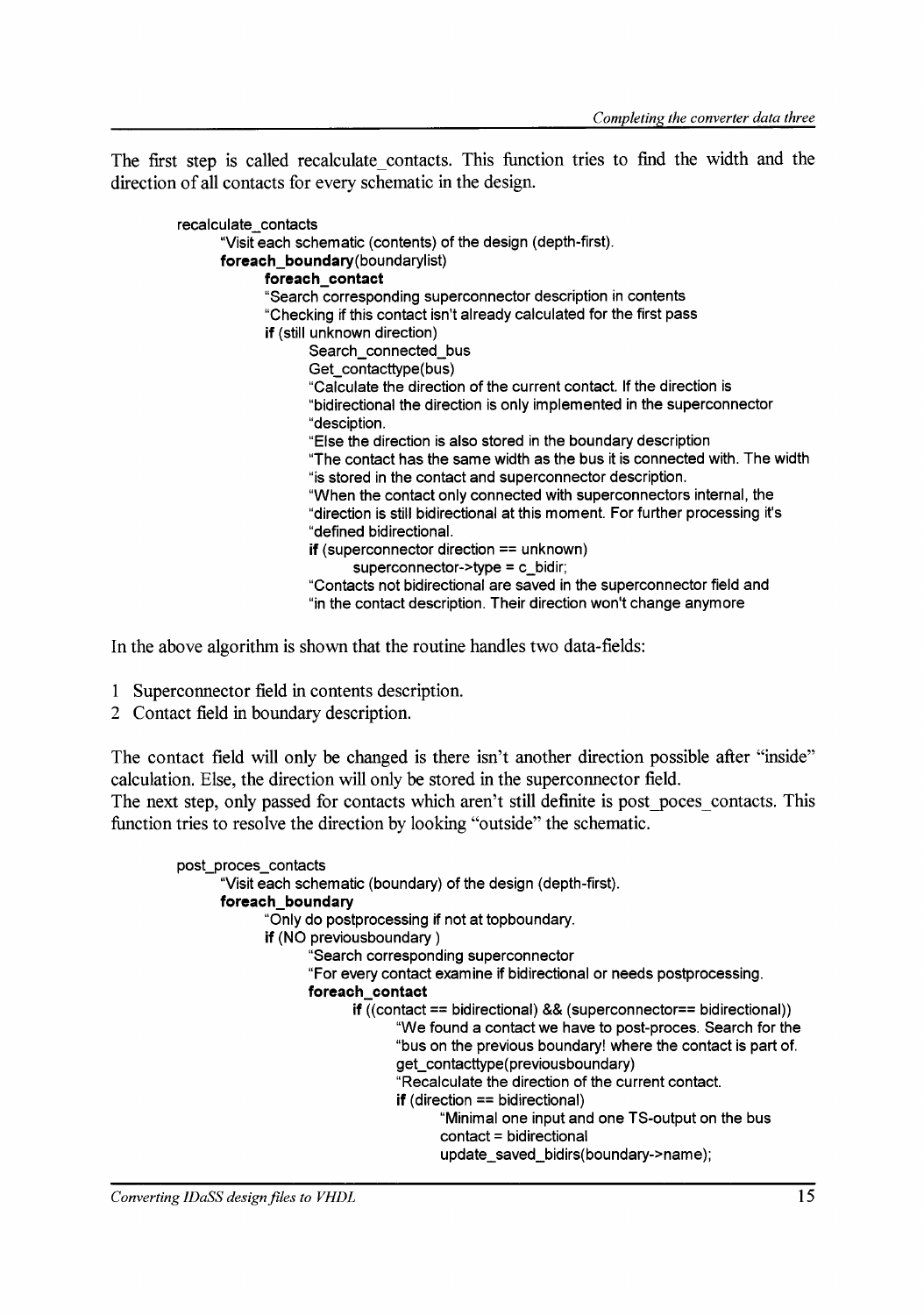| else                                                  |
|-------------------------------------------------------|
| if (direction $==$ output)                            |
| "There's an output connected to the external          |
| "bus. The only situation in which this is possible    |
| "is a lower bus connected                             |
| "with only superconnector(s).                         |
| contact->direction = $c$ _input;                      |
| update_saved_bidirs(boundary->name),                  |
| if (higher boundary external contact part of bus)     |
| "The external contact is also derived.                |
| <b>if</b> (direction $== c$ output)                   |
| $impcontact$ ->direction = c_output;                  |
| else                                                  |
| "We can not determine the direction of the            |
| "current contact unless we know the direction of      |
| "the higher boundary contact.                         |
| "We save the current contact.                         |
| if (No extern_contact)                                |
| <b>if</b> (direction = Three State)                   |
| "Only TS-outputs on this bus                          |
| "If this is the first time we run the second pass for |
| "this contact (unknown) or if in earlier passes the   |
| "contact was also input it becomes input.             |
| "Else it becomes bidirectional.                       |
| <b>if</b> (direction $== c$ input)                    |
| "Only inputs on this bus                              |
| "Contact becomes output if in an earlier pass         |
| "also output is found (or no earlier pass)            |
| "else the contact becomes bidirectional.              |
|                                                       |

In the above routine only the contact field in the boundary definitions is edited. After post\_proces\_contacts the superconnector fields of schematic contacts contains the "inside" direction of the contacts. When bidirectional, the contacts fields exist the "outside" direction (more than one for re-used schernatics).

The next step is comparing the outside directions from different schematics (boundaries) with the same contents, and determining a final direction that's stored in the superconnector field.

```
Calculate_final_direction 
      foreach_contents 
             foreach_superconnector 
                   direction = unknown 
                   "Searching the corresponding contact on the boundary
                   foreach_boundary "That uses current contents" 
                          if (contact is used in boundary)
                                if (direction==unknown) 
                                el se 
                                       direction = direction of corresponding contact
                                       "first connected boundary 
                                       if (direction != direction of
                                                    corresponding_contact)
                                              direction=c_bidir; 
                                              "contact already used with different
                                              "direction 
                   if (direction==c_bidir)
```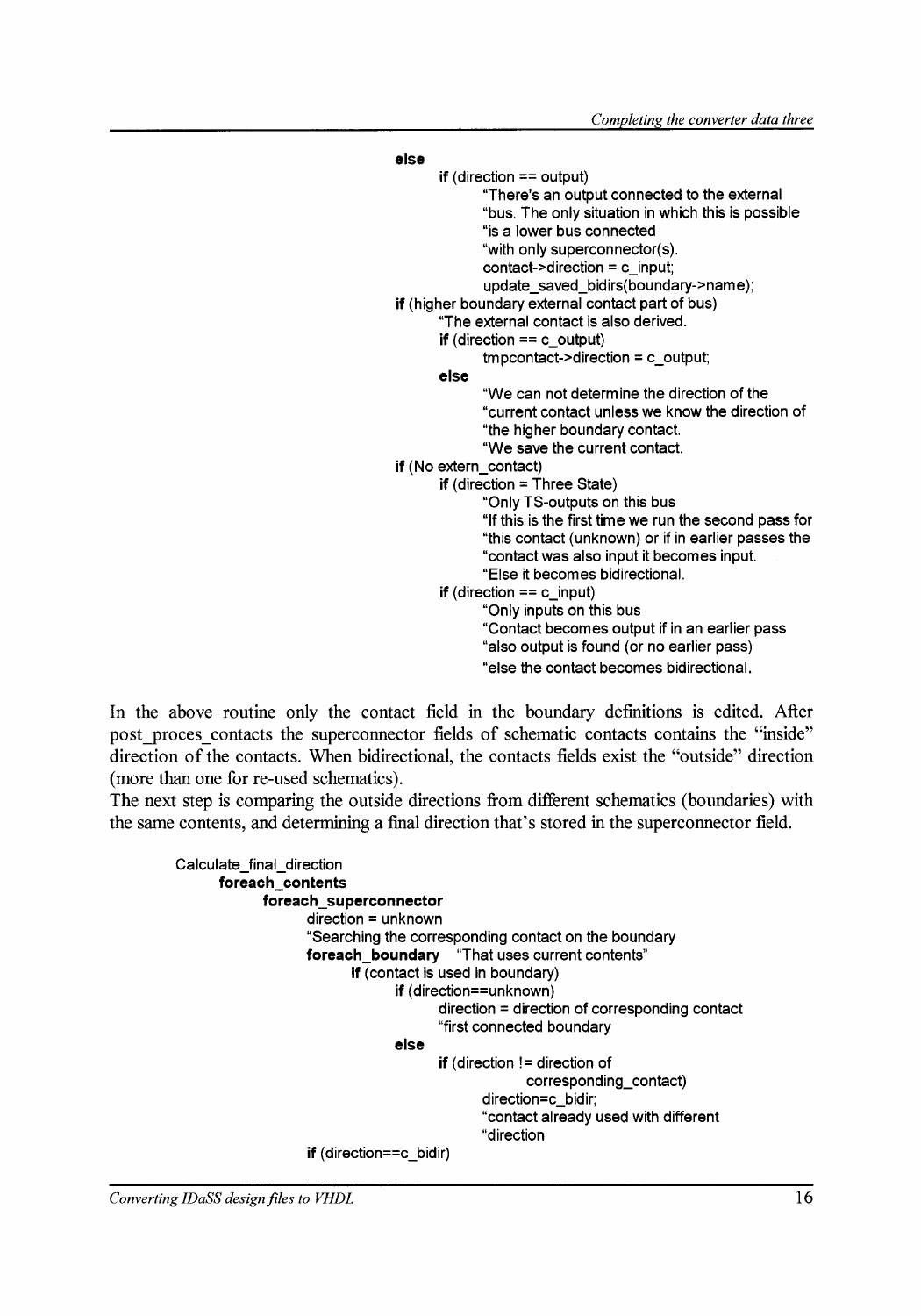| "Stop list_foreach_boundary, direction can't change anymore |
|-------------------------------------------------------------|
| <b>if</b> (direction==unknown)                              |
| currentcontact->direction=c bidir                           |
| else                                                        |
| currentcontact->direction=direction                         |
|                                                             |

In the above functions there are two routines used:

- get contacttype: This function searches for the real direction of contacts by looking to the connected bus with all his connections.

```
- update saved bidirs: This function is used to update contacts that have been saved by the
                         post proces contacts function.
```
### **4.3 Adapting the IDaSS design narnes to VHDL**

The limitations of narnes in IDaSS are not the same as the limitations in VHDL. In VHDL schematic and system narnes need to be unique in a design. In IDaSS they just need to he unique in a certain contents. A second difference is the use of underscores. Narnes in VHDL may not end with an underscore or contain a double underscore. The last restrietion in VHDL is a list of reserved words.

To avoid that block names that are used in different contents have equal names, the converter is attaching the contents number to a name (Example:  $alu \rightarrow alu-3$ ). This is done for: Schematics, systems, buses and superconnectors. Input, output, function and state narnes have to be unique for an object in VHDL. They don't get a postfix. To check and change narnes the following routine is designed.

```
rename_schematic_ifneeded 
      "The double underscores are separated by an "x''and if ending on a underscore an "x'' is 
      "adapted to the name in the routine correct_name. 
      Schematic->newname = correct_name(block->newname,"_",insert,postlen) 
      "tmp becomes the name with contentsnumber 
      tmp = strsav(block->newname) 
      tmp = attach contentsnumber 
      "The name of a boundary may not be equal to another boundary. This can only 
      "be a boundary with the same contents (same postfix). The name of a boundary 
      "without postfix may not be equal to behaviour or structural file names.
      if (!( CMP _BOUNDARY && CMP _FILE_NAMES)) *1 
            "lf the complete name isn't unique in the selected lists, the following steps are 
            "taken: 1 - remove postfix 
                        2 - if name is (MAX-LENGHT - postfix) remove last 2 chars 
            \mu3- attach "post, post" and the postfix again 
                        4 - check for unique =>if not increase aa->zz 
      return(newname)
```
\* 1 In this line the name is checked for uniqueness.

This function is implemented for each type of name, with different restrictions. In the next overview the different narnes and the restrictions are written down.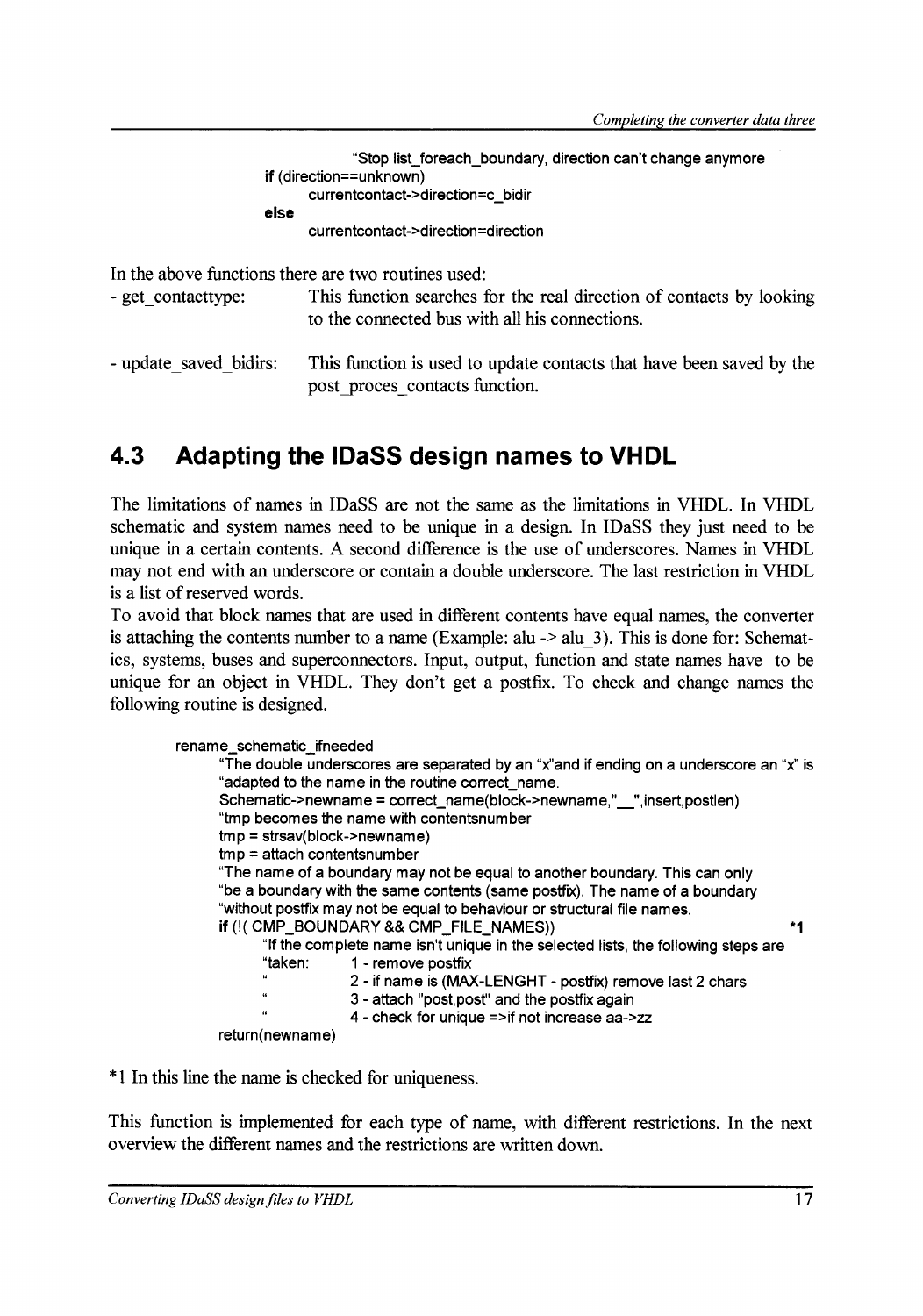| <b>Block</b>    | restrictions                                                 |
|-----------------|--------------------------------------------------------------|
| Schematic       | other lower boundaries and file names                        |
| System          | lower boundaries, other systems and file names               |
| Contact         | other schematic contacts                                     |
| <b>Bus</b>      | other busses, connectors, boundaries, systems and file_names |
| Input           | other inputs, keywords, clock name and reset name            |
| Output          | other outputs, inputs, keywords, clock name and reset name   |
| <b>Function</b> | other functions, inputs and outputs                          |
| <b>State</b>    | boundaries, systems, other states and file_names             |

Table 4.1, restrictions for block names.

The last category of names are parameter names. Because they become a signal and sometimes a contact they have to be unique with system, schematic, bus and contact narnes for the complete design. All these names are ending on a positive (except zero) value. By attaching a zero after each parameter the names becomes unique (example parameter test  $\Rightarrow$ parameter x test 0). Also parameter names are checked for a correct syntax with the standard routine.

### **4.4 Adding clock, reset and parameter nets**

The last correction of the data structure is the implementation of the "invisible" buses. Clock and reset buses aren't drawn in an IDaSS design and aren't included in the design file. Also the nets of the state machines aren't included in a design.

The clock and reset nets are implemented in one pass. In the first pass nets are created in every contents, and objects are connected. During the second pass the different levels are connected. Also in the second pass is the connection from lower schematics to the nets. Before adding reset inputs, there is a check if the reset value is used. The implementation of these nets is done in the file {extra.c}.

The control and test nets of the state machines are created with a couple of functions. For reused schematics has to be controlled if there aren't unused inputs (in one boundary an object is controlled, in a copy it isn't). The implementation of state machine nets is done in the file  ${fsm}$  io.c..

Another type of invisible buses, are the buses used for parameters.

When a parameter is found during the parsing of the design in an object, an input with the parameter-name (after correction) is inserted into the object.

The further processing of the input follows in {extra.c}. The main routine is called make param net that completes the design depth-first and uses the status field to avoid double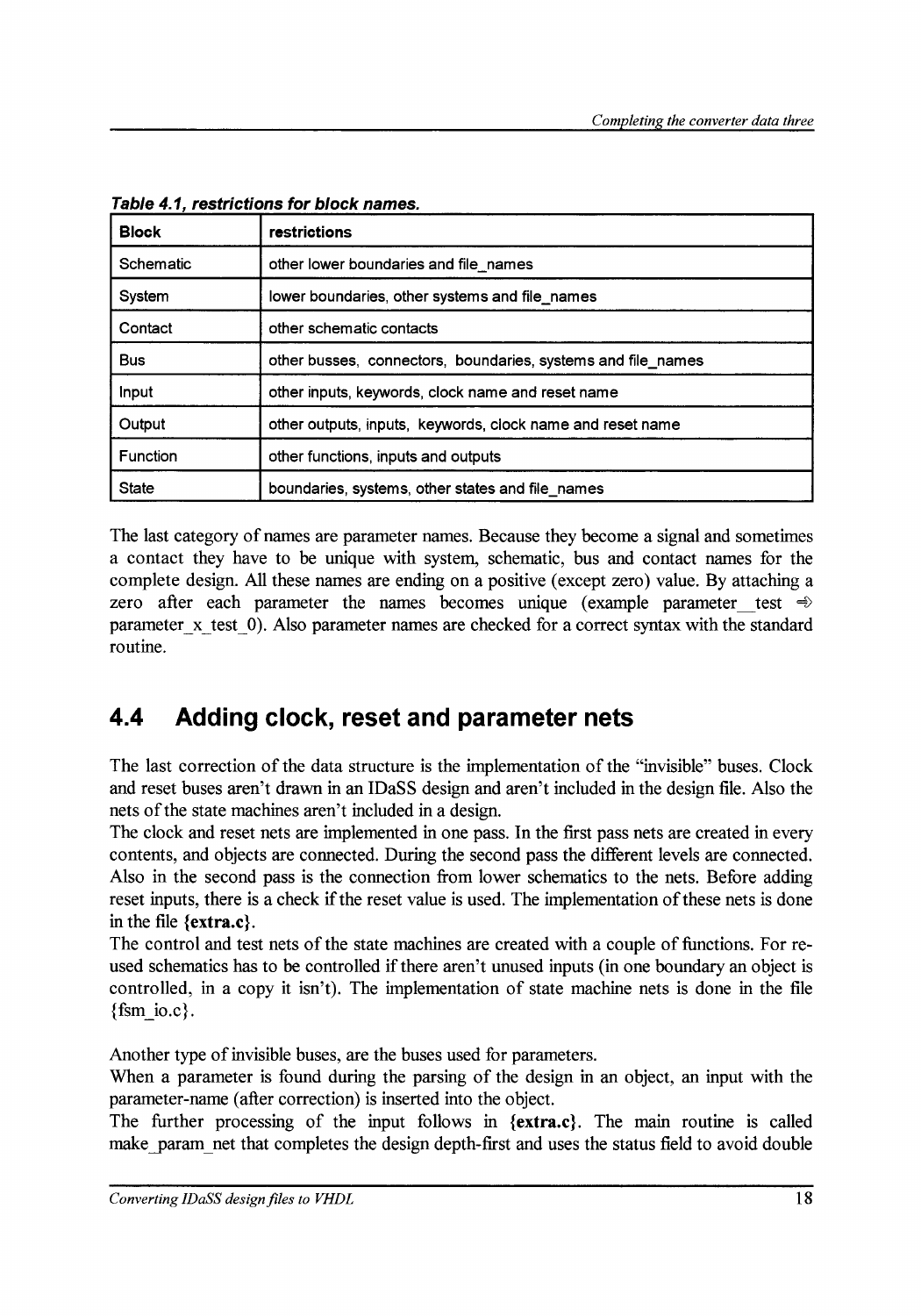calculation.

make\_param\_net foreach boundary foreach\_system foreach\_input  $if$ (input == parameter) param\_input\_found foreach\_lowerboundary foreach contact  $if$  (contact == parameter) " The contact only has to be connected " to a net if the parameter isn't already "defined in the lower schematic itself. if(not defined in lower boundary) param\_input\_found

The function param input found is connecting the contact or input to the net with the same name. If the net doesn't exist the function creates the net and a contact to a higher level.

In the algorithm the restriction "not defined in lower schematic" is used before connecting an parameter input on a lower schematic to a bus. If a parameter is defmed on a schematic it is possible that the parameter is defined in the lower schematic. In this case we conneet a new signal to the parameter input. In the next chapter this is explained in VHDL.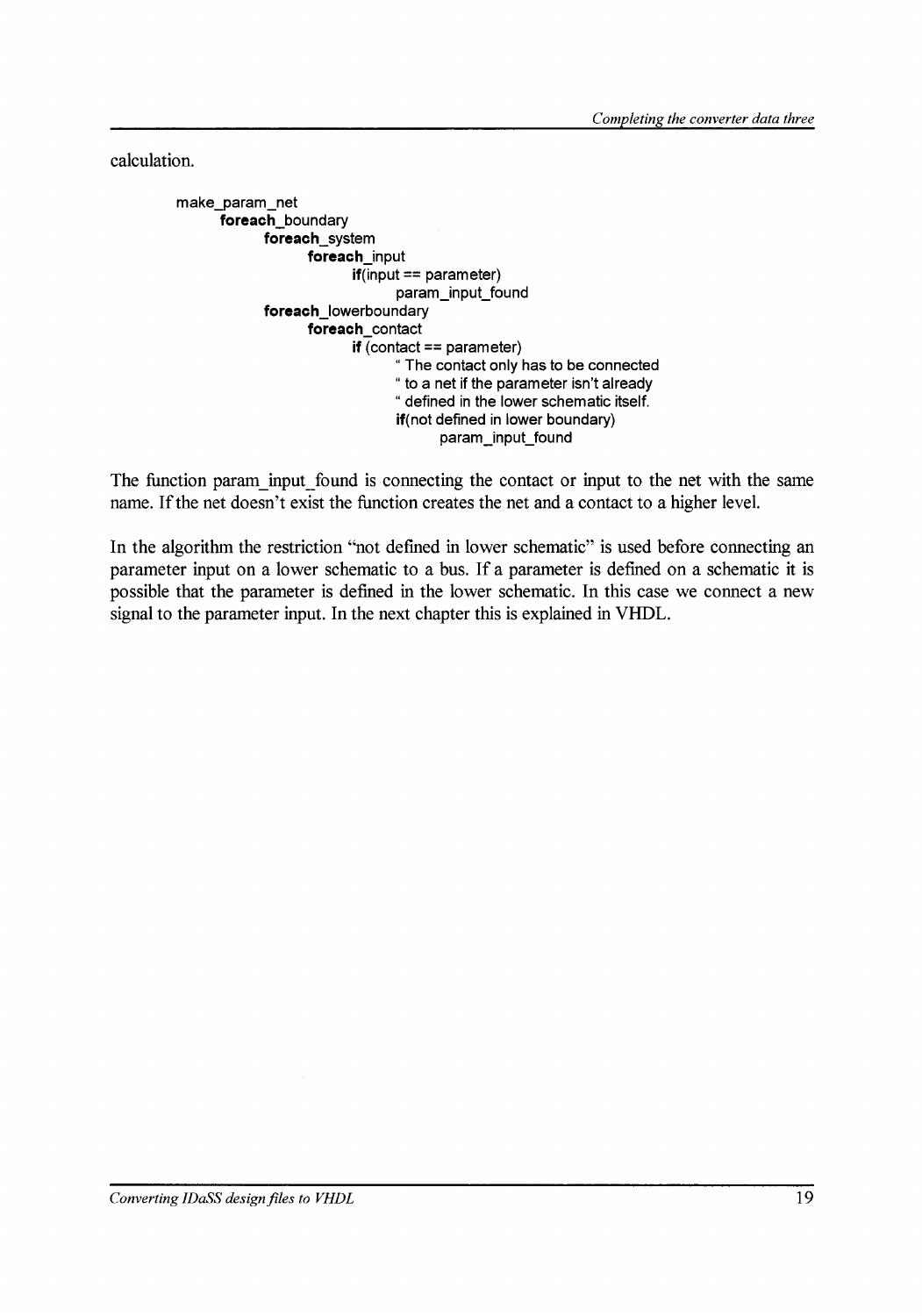# **5 Writing VHDL**

The goal of the converter is writing VHDL. After building the data tree all the information is available to write VHDL. Re-using schematics and parameters are important changes in the converter. The VHDL code is adapted to this feature.

## **5.1 Conversion of IDaSS hierarchy to VHDL**

When writing a design in VHDL, re-used schematics have to he defined also in VHDL just once. The entity name of a contents definition can he defined by the user. This name will he followed be the contents number. Example: structural definition - str 1

Behaviour definition - beh 1

When the converter is writing different schematic definition different files, this names are also the file names. When a schematic is use more than once in one contents, it will have one component declaration. In paragraph 5.3 the structural VHDL files of the example design are printed with explanations.

## **5.2 Mapping parameters in VHDL**

Parameters become inputs on an block. There are two possibilities for an input. An input can he an input from an object (register, operator, memory, etc).

In this case the input will be connected to a signal with the same name as the input.

The input also can he part of a lower schematic. Now we have two possibilities:

- $\Rightarrow$  The input will be connected to a net with the same name as the input if the parameter is not defined in the lower schematics list of boundary parameters or in the lower schematics list of contents parameters.
- $\Rightarrow$  A new net will be created and connected to the input if the parameter is defined into the lower schematic. The signal (net) gets the value the parameter has to be.

Extra created nets never get a contact to a higher level. They always get a value in the signal definition.

Normal parameter nets get a contact in two cases:

 $\Rightarrow$  The parameter isn't defined in the current contents.

 $\Rightarrow$  The parameter is defined in one of the surrounding boundaries of the contents.

If for a re-used schematic a parameter is defined once as a boundary parameter and also as contents parameter, the boundary parameter overrules in one boundary the contents parameter. This is the reason a contact is necessary. The different cases are shown in paragraph 5.3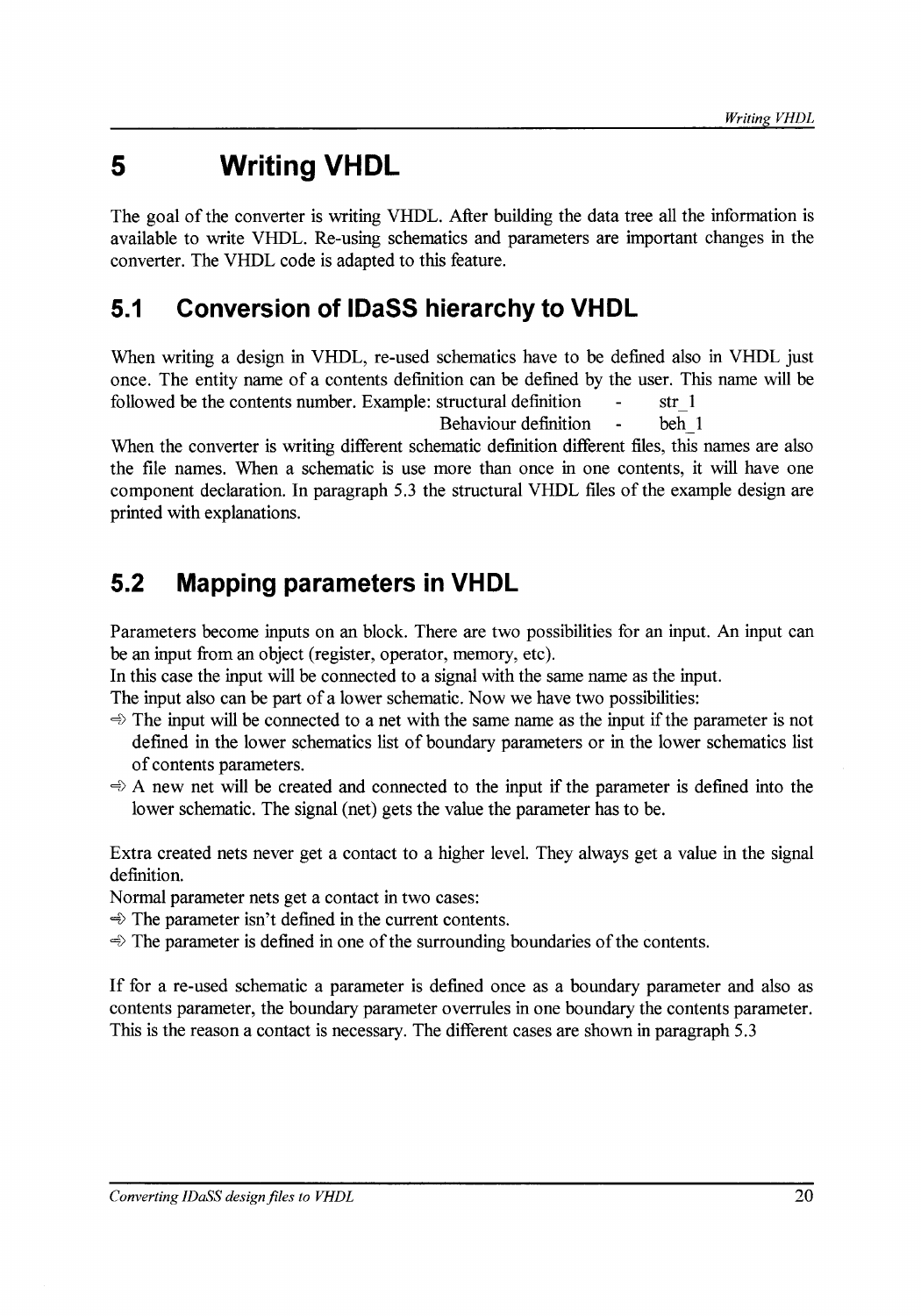### **5.3 VHDL code**

The design of chapter 2 is converted to VHDL. The code is printed next. The design includes three contents. Also parameters are used. The behaviour code isn't printed.

```
---- » Schematic Top renamed to Top_1 in VHDL. 
Entity definition of first contents
```

```
ENTITY str_1 IS 
 PORT( 
  clock : IN std_ulogic; 
  reset : IN std_ulogic; 
 ); 
END str_1; 
ARCHITECTURE structure OF str_1 IS 
Architecture of first contents 
 COMPONENT str_2 Dec/aration of schematics sub1 and sub2 with the same 
  PORT ( Contents
  ); 
   con1_2 : OUT std_ulogic_vector(7 DOWNTO 0); 
   con2_2 : IN std_ulogic_vector(7 DOWNTO 0); 
   clock : IN std_ulogic; 
   reset: IN std_ulogic; 
 END COMPONENT; 
BEGIN 
 Sub1_2 : str_2 
  PORT MAP ( 
   OPEN, Con 1 that isn't used on sub1_2 is not connected to a signal.
   OPEN, 
   clock, 
   reset, 
  ); 
 Sub2_2 : str_2 
  PORT MAP ( 
   OPEN, 
   OPEN, 
   clock, 
   reset, 
  ); 
END structure; 
-- >> Schematic Sub1 renamed to Sub1_2 in VHDL.
\leftarrow >> Schematic Sub2 renamed to Sub2<sup>\overline{\phantom{a}}</sup>2 in VHDL.
ENTITY str_2 IS 
 PORT(
```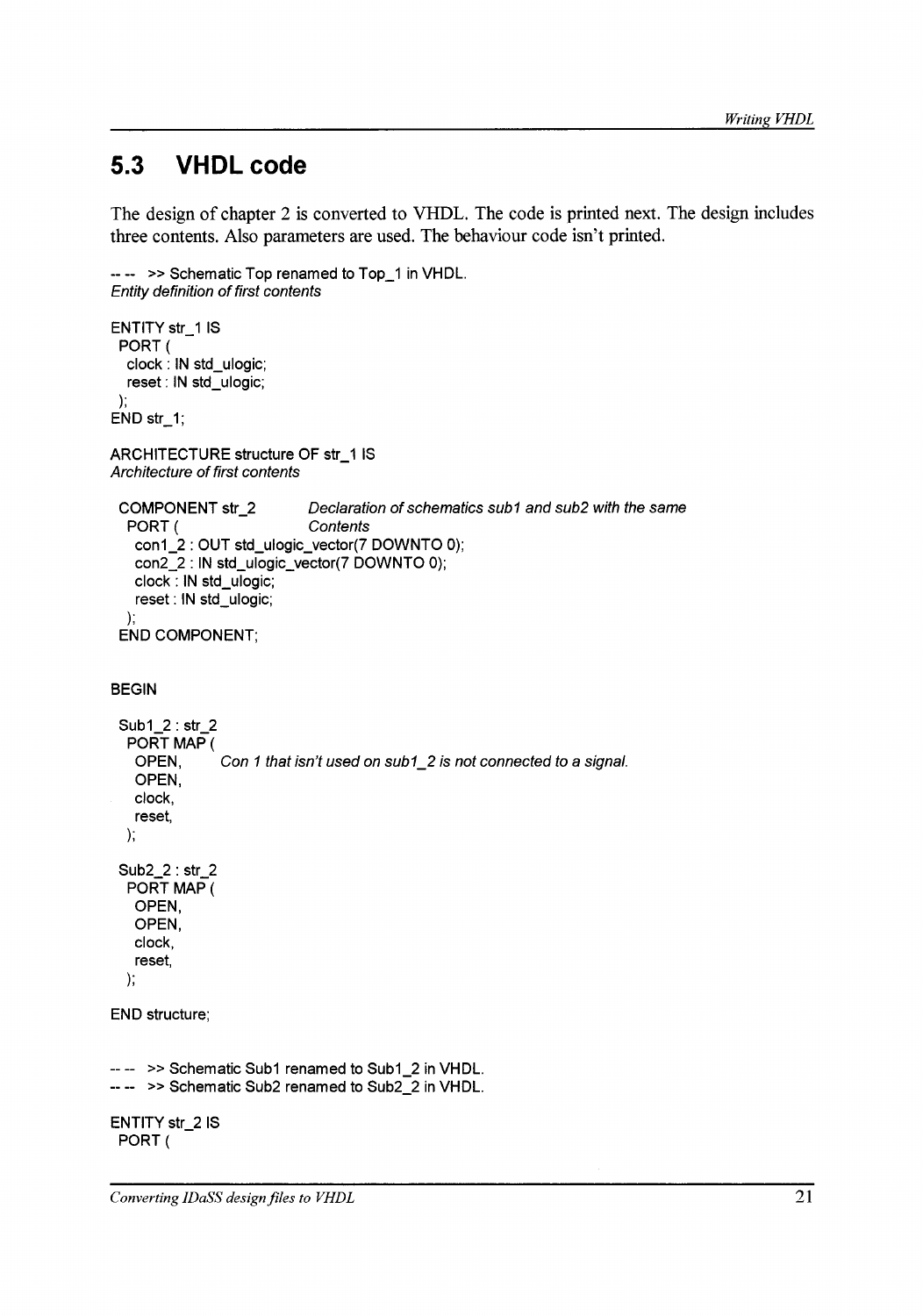```
); 
  con1_2: OUT std_ulogic_vector(7 DOWNTO 0); 
  con2_2 : IN std_ulogic_vector(7 DOWNTO 0); 
  clock : IN std_ulogic; 
  reset: IN std_ulogic 
END str_2; 
ARCHITECTURE structure OF str_2 IS 
 COMPONENT str_3 
  PORT( 
   con3_3 : IN std_ulogic_vector(7 DOWNTO 0); 
   con4_3 : OUT std_ulogic_vector(7 DOWNTO 0); 
   clock : IN std_ulogic; 
   reset : IN std_ulogic; 
   par2_0 : IN std_ulogic_vector(7 DOWNTO 0) Contact on contents 3 for parameter. 
  ); 
 END COMPONENT; 
   The signal for parameter par2_0 gets its value (defined in schematic subsub).
 SIGNAL Subsub_3par2_01ocal: std_ulogic_vector(7 DOWNTO 0) := "00000100"; 
BEGIN 
 Subsub 3 : str 3
  PORT MAP ( 
   con2_2, 
   con1_2, 
   clock, 
  ); 
   reset, 
   Subsub_3par2_01ocal Parameter input par2_0 on schematic Subsub_3 is connected 
                                 to a specially created signa/. 
END structure; 
-- -- » Schematic Subsub renamed to Subsub_3 in VHDL. 
ENTITY str_3 IS
 PORT ( Ports of contents 3 
  con3_3 : IN std_ulogic_vector(7 DOWNTO 0);
  con4_3 : OUT std_ulogic_vector(7 DOWNTO 0); 
  clock : IN std_ulogic; 
  reset : IN std_ulogic; 
  par2_0 : IN std_ulogic_vector(7 DOWNTO 0) 
); 
                                                   Parameter contact to a higher level 
                                                   The parameter is defined as boundary
```
parameter.

ARCHITECTURE structure OF str\_3 IS

COMPONENT register\_3 PORT ( reset: IN std\_ulogic; clock : IN std\_ulogic;

END str\_3;

*Converting IDaSS design files to VHDL*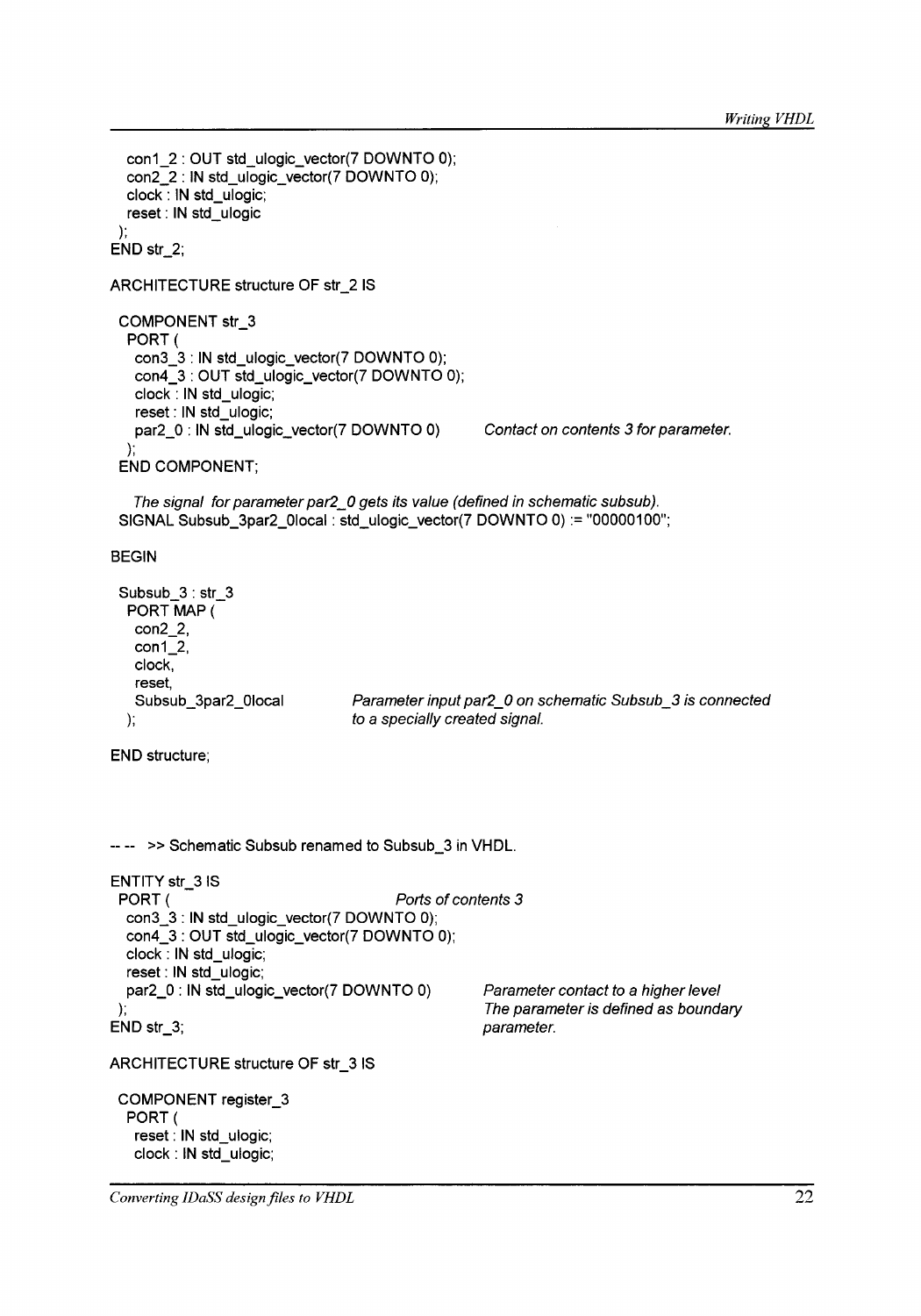```
par1_0 : IN std_ulogic_vector(7 DOWNTO 0); 
   par2_0 : IN std_ulogic_vector(7 DOWNTO 0); 
   xi : IN std_ulogic_vector(7 DOWNTO 0); 
   xo : OUT std_ulogic_vector(7 DOWNTO 0) 
  ); 
 END COMPONENT; 
                                                      parameter input 
                                                      parameter input 
   par1_0 is defined as contents parameter and not as boundary parameter. 
   There isn't a contact to a higher level. The connected bus is declared here and gets
   the right value. 
 SIGNAL par1_0 : std_ulogic_vector(7 DOWNTO 0) := "00000011 "; 
BEGIN 
 i_register_3 : register_3 
  PORT MAP ( 
   reset, 
  ); 
   clock, 
   par1_0, 
   par2_0, 
   con3_3, 
   con4_3 
                                         Net that parameter input is connected to
                                         Net that parameter input is connected to
```
END structure;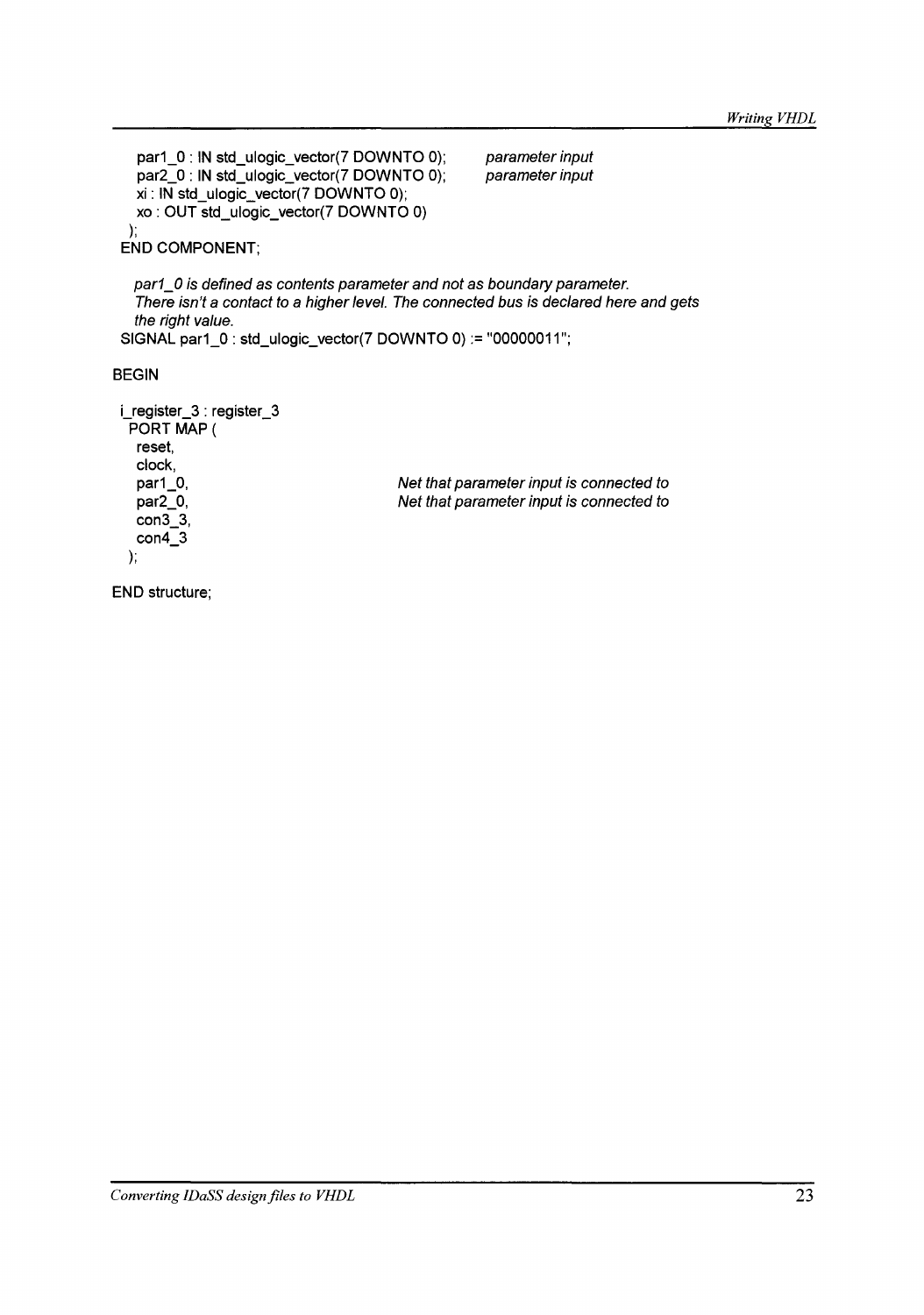## **6 CONCLUSIONS AND RECOMMENDATIONS**

The new data structure created for IDaSS 0.09 designs satisfies for the implementation of IDaSS 0.09 designs. With the new data structure it's much easier to step through a design. The new function for name correction is much easier with guaranteed unique names. The only names in VHDL that have to be changed are the names of the signals, used to define the value of a contact from a lower level schematic (from a parameter). These narnes are correct and unique, but they become very long (schematic name  $+$  parameter name  $+$  "local"). The use of parameters in IDaSS is supported by the new converter. The only problem with parameters in the converter is the width of the signals for parameters. Only for parameters used in registers, the converter reduces the width of the signal. For other parameters, the width of the signal will be 64 bits. This can't be accepted, so in future a the width has to be calculated more precisely.